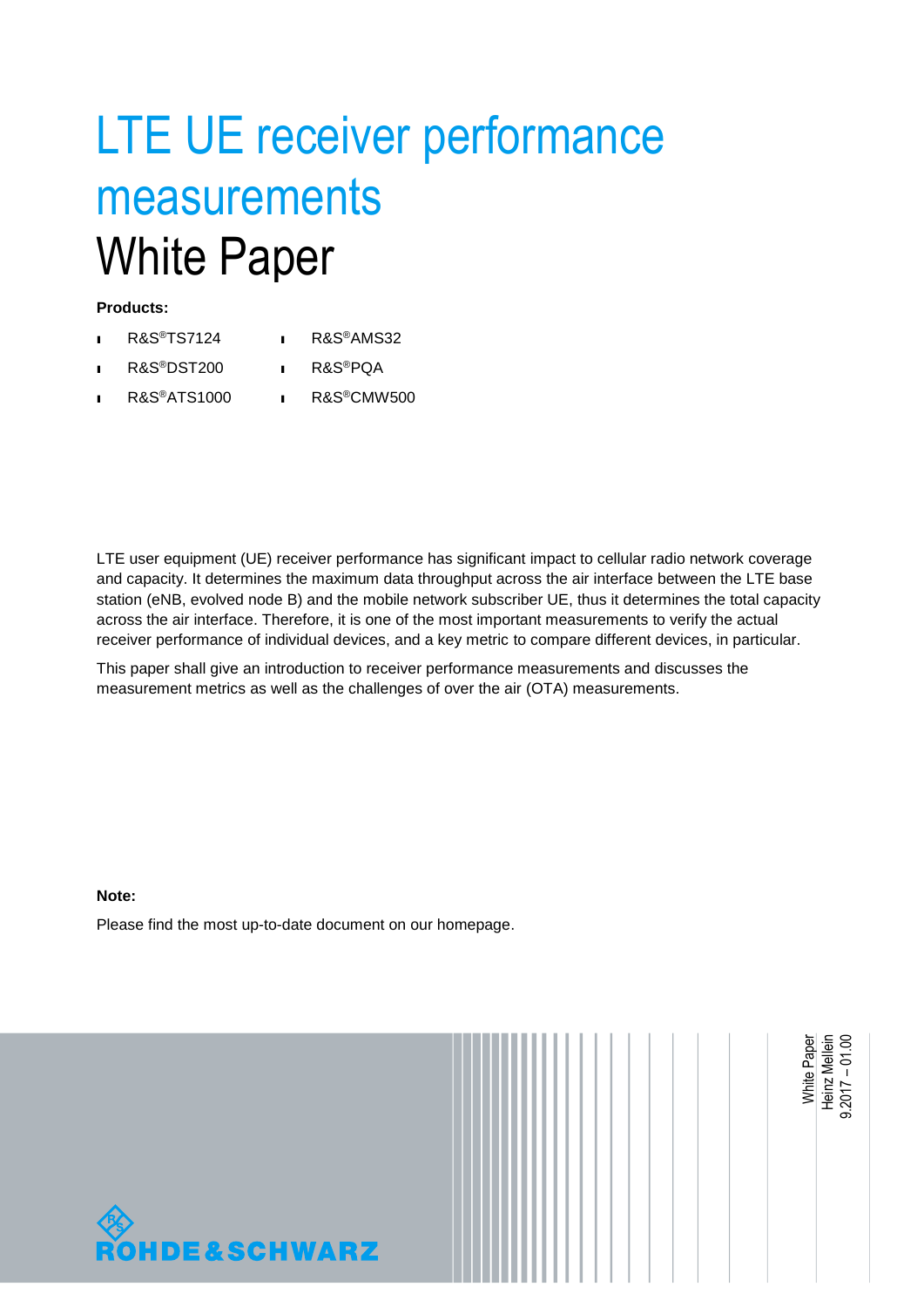# Table of Contents

| 1              |  |
|----------------|--|
| $\overline{2}$ |  |
| 2.1            |  |
| 2.2            |  |
| 2.2.1          |  |
| 2.2.2          |  |
| 2.3            |  |
| 2.4            |  |
| 3              |  |
| 3.1            |  |
| 3.1.1          |  |
| 3.1.2          |  |
| 3.1.3          |  |
| 3.2            |  |
| 4              |  |
| 4.1.1          |  |
| 4.1.2          |  |
| 4.1.3          |  |
| 4.1.4          |  |
| 5              |  |
| 6              |  |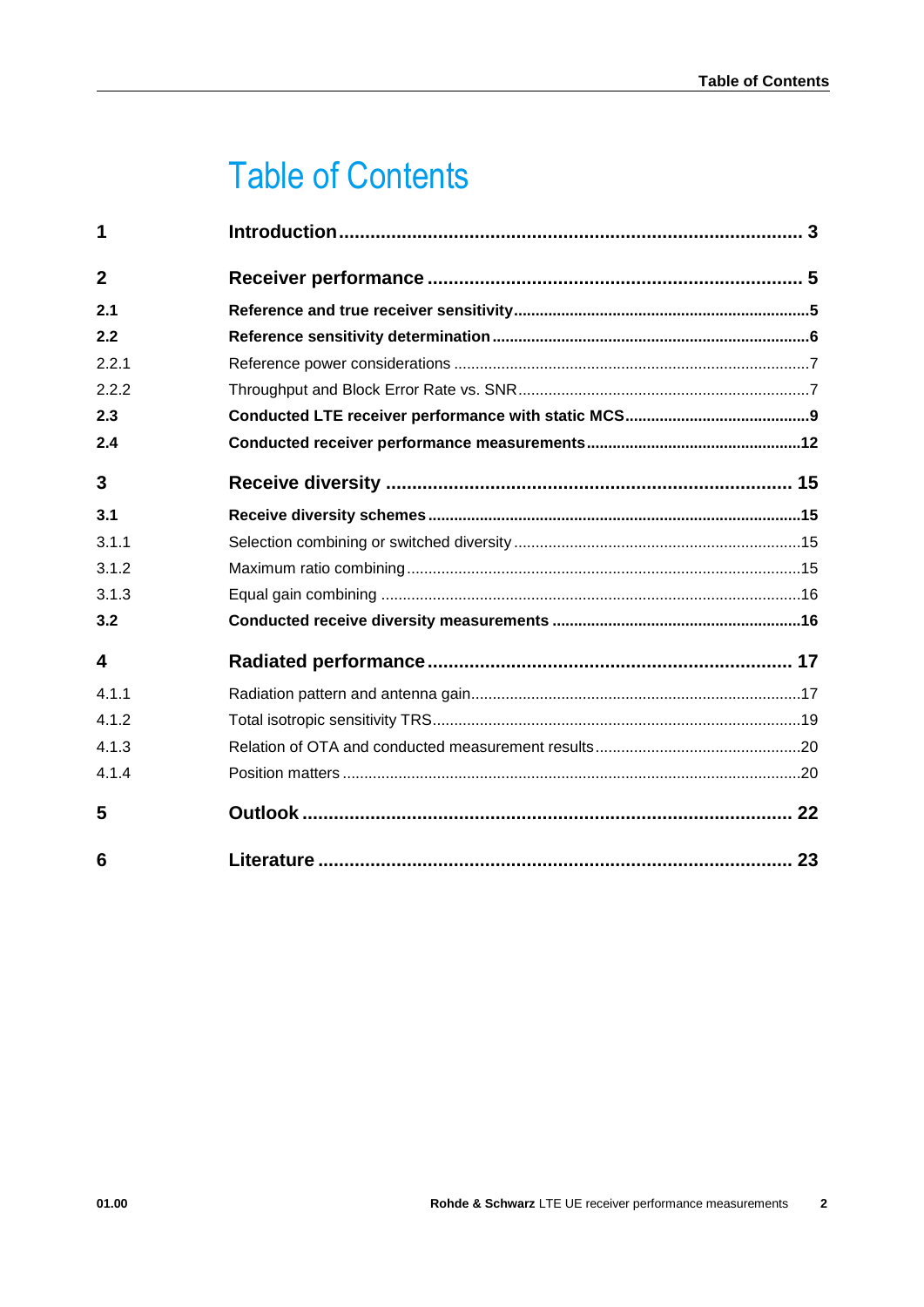# <span id="page-2-0"></span>1 Introduction

LTE user equipment (UE) receiver performance has significant impact to cellular radio network coverage and capacity. It determines the maximum data throughput across the air interface between the LTE base station (eNB, evolved node B) and the mobile network subscriber UE, thus it determines the total capacity across the air interface. Therefore, it is one of the most important measurements to verify the actual receiver performance of individual devices, and a key metric to compare different devices, in particular.

There are minimum performance requirements specified by 3GPP (3rd Generation Partnership Project, *www.3gpp.org*) which shall be met by any UE before it gets approved by appropriate certified bodies (e.g. GCF, Global Certification Forum, *www.globalcertificationforum.org*). Manufacturers are free to outperform such minimum performance requirements in order to beat competitors in that field or to meet enhanced network operator specific requirements, for instance.

This paper shall give an introduction to receiver performance measurements. It discusses the measurement metrics and the challenges of over the air measurements, in particular.

LTE UE(s) receiver performance is specified with respect to their antenna connector(s). For UE(s) with an integral antenna only (i.e. no antenna connectors are exposed for measurements), ideal omni-directional reference antenna(s) with a gain of 0 dBi towards each direction are assumed for each antenna port. Furthermore, all receiver requirements assume that UE(s) are equipped with two Rx antenna ports as a baseline. Therefore, [1] and [2] assumes that for UEs with more than one receive antenna connector, identical signals shall be applied to each receiver port. Chapter [2](#page-4-0) will discuss conducted receiver performance metrics and measurements as they are specified by 3GPP for LTE UE(s).

To improve receiver performance, and thus air interface capacity, there is a selection of diversity algorithms suggested by 3GPP. They aim to increase either the transmission quality and thus the radio cell coverage range or the peak data rate by spatial multiplexing. All diversity methods are based on either multiple transmit antennas or multiple receive antennas, or even both at the same time. Furthermore, it is up to the UE vendor to implement advanced receive diversity algorithms on top, such as switched diversity (SD), equal gain combining (EGC) or maximum ratio combining (MRC). Chapter [3](#page-14-0) will focus on such receive diversity options to improve the performance and will provide conducted measurement results.

Now, in real operation the UE(s) performance including its antennas does matter. Therefore, a number of non-conducted, i.e. over-the-air (OTA) measurement methods have been specified by wireless industry recognized standardization bodies, e.g. 3GPP or CTIA (www.ctia.org). However, as soon as the antennas get into the scene, measurement reference points are no more as obvious as while measuring at the antenna connector. Furthermore, real antennas do not have ideal omni-directional radiation patterns. Finally, correlation between multiple receive paths can no more be ignored. This is why chapter [4](#page-16-0) will focus on OTA performance measurements and the very specific challenges there.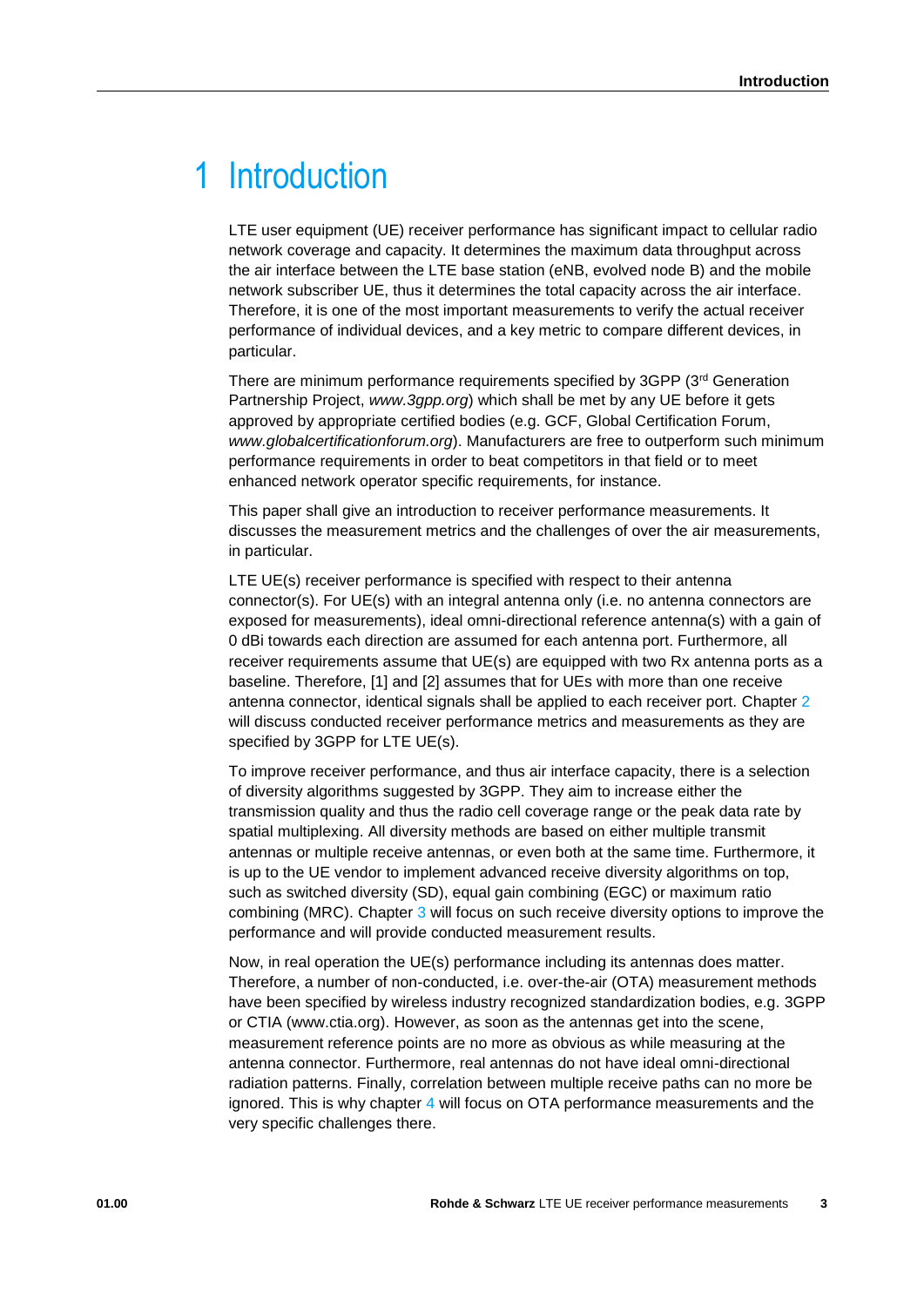Finally, chapter [5](#page-21-0) will summarize the key aspects regarding LTE receiver performance assessment and will attempt an outlook towards the next generation of mobile communication, known as "5G".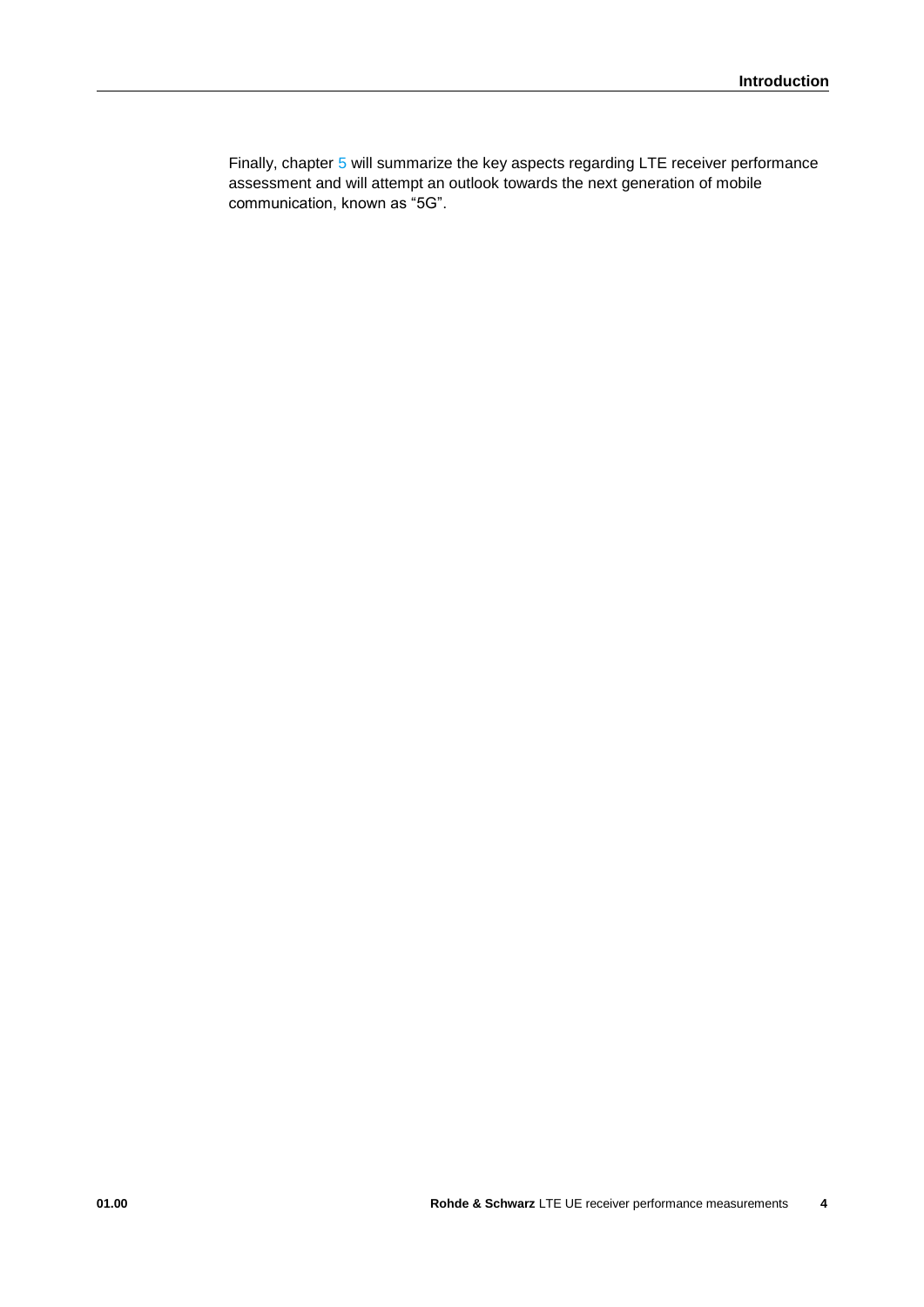# <span id="page-4-0"></span>2 Receiver performance

# <span id="page-4-1"></span>**2.1 Reference and true receiver sensitivity**

According to [2] and [5] receiver sensitivity measurements are using data **throughput** rate R (i.e. bits per second, bps) as the **performance measurement metric**. Therefore, the UE's receiver sensitivity is defined as the minimum receive power level required to provide a data throughput rate greater than or equal to 95% of the maximum possible throughput of a given reference measurement channel.

The assumption that all subscriber UEs in the field meet this minimum performance requirement is the basis to radio network planning, i.e. the determination of the effective coverage area for each radio base station. Consequently, minimum performance conformance measurements are done by measuring the throughput at the 3GPP [1] specified **reference sensitivity level P**REFSENS, using well defined reference channel configurations in order to ensure traceability, repeatability and comparability of the measurements. The UE is conform to the specification as long as the measured throughput is ≥ 95% of the maximum possible throughput while receiving data at the reference sensitivity level.

On the other hand, to determine the UE's **true receiver sensitivity**, the downlink level shall be lowered during the measurement as long as the throughput stays above the 95% threshold. The minimum RF level P<sub>SENS</sub> where the throughput is only just ≥ 95 % is the true receiver sensitivity of this device, which may differ more or less from the required minimum reference sensitivity level.

In any case the requirement is:  $P_{\text{SENS}} \leq P_{\text{REFSENS}}$ .

The reference measurement channels (RMC) are composed of the modulation and coding scheme (MCS) used for user data transmission and the LTE CP-OFDM physical resource block (PRB) allocation which includes the channel bandwidth (CBW) available. The MCS index value summarizes the modulation type and the coding rate that is used in a given PRB. Typically, a higher MCS index offers a higher spectral efficiency (which translates to a higher potential data rate) but requires a higher SNR for a given transmission quality. Generally speaking, higher throughput comes not for free, but with the cost of less coverage range.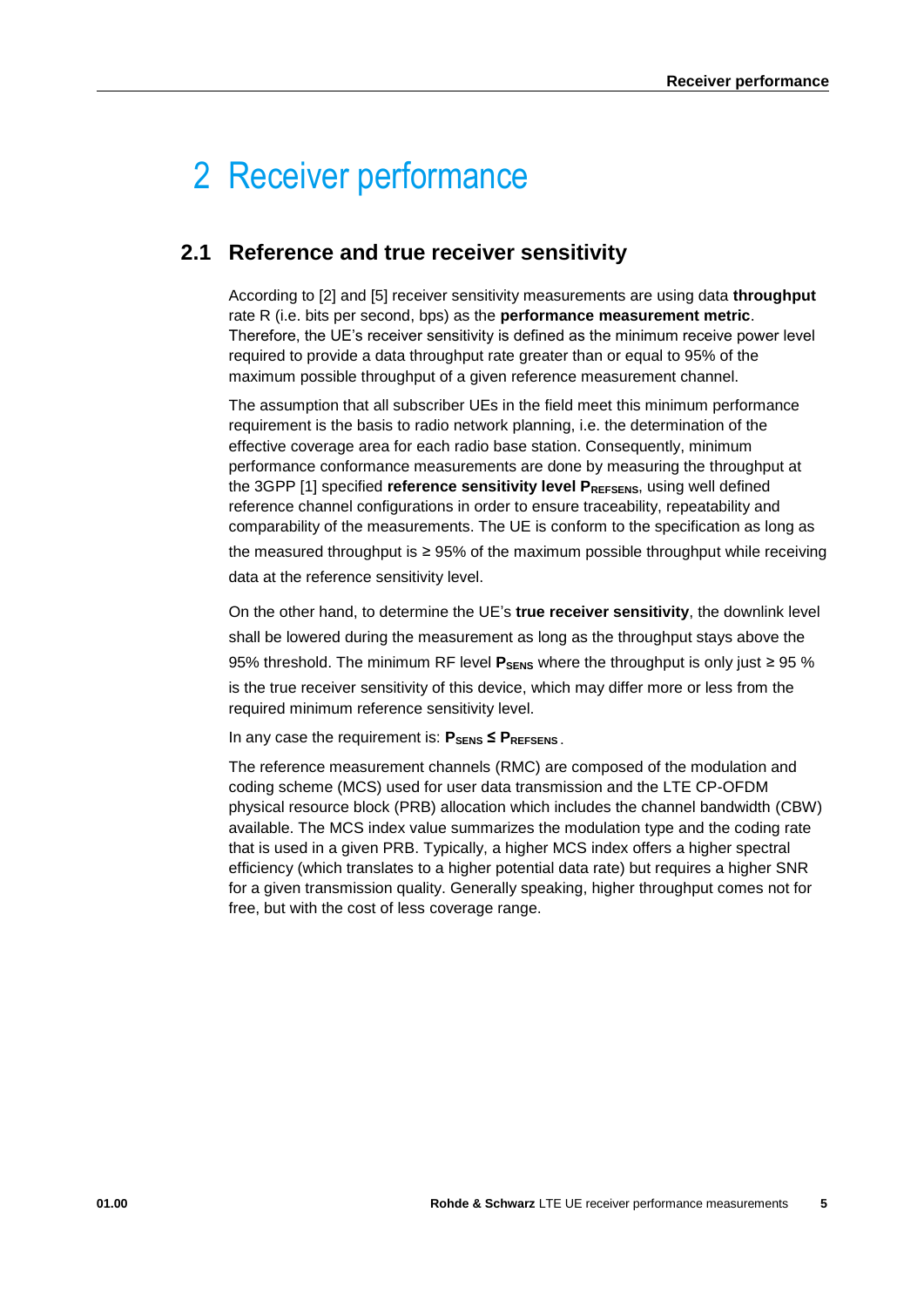## <span id="page-5-0"></span>**2.2 Reference sensitivity determination**

The sensitivity level of a radio receiver is determined by its **noise power**  $P_{noise}$  at the output of the receivers low noise amplifier (LNA).

$$
P_{\text{noise}} = 10 \lg(k \cdot T \cdot BW \cdot NF) = -174 \frac{dBm}{Hz} + 10 \lg BW + NF_{dB}
$$

**Equation 2-1: Receiver output noise power**

*k = Boltzmann constant (1.38 ∙ 10-23 J/K) T = System temperature (typical assumption is 290 Kelvin) BW = signal bandwidth NF = noise figure lg(x) represents the common logarithm, i.e. logarithm with base 10.*

The factor 10  $lg$  (k  $\cdot$  T), known as the **spectral noise power density**  $N_0$  is typically set to  $-174\frac{\text{dBm}}{\text{Hz}}$ , which assumes a system temperature of T = 290 K. The bandwidth factor  $10 \lg$  (BW) integrates the noise power density across the channel bandwidth of interest. For instance, 10 MHz bandwidth contributes a bandwidth factor of 70 dB which results in noise power  $N = -104$  dBm within a 10 MHz channel. The noise figure NF is implementation specific, i.e. if finally determines the quality of the actual receiver.

Now, for each MCS there is a minimum signal-to-noise (SNR) ratio required in order to ensure the minimum required performance (i.e. 95% of the maximum possible throughput at given MCS). Thus, the reference sensitivity level PREFSENS of a receiver at a certain MCS is given as

$$
P_{REFSENS} = P_{noise} + SNR_{min}(MCS)
$$

<span id="page-5-2"></span>**Equation 2-2: Reference sensitivity level**

The reference sensitivity power is illustrated in [Fig. 2-1.](#page-5-1)



<span id="page-5-1"></span>

3GPP assumes certain NF values, depending on frequency bands and bandwidth in order to specify reference sensitivity levels. [2] provides all PREFSENS values for different frequency ranges, bandwidths and modulation schemes. As an example [Table 2-1](#page-6-2) shows an excerpt of the requirements for QPSK modulation schemes.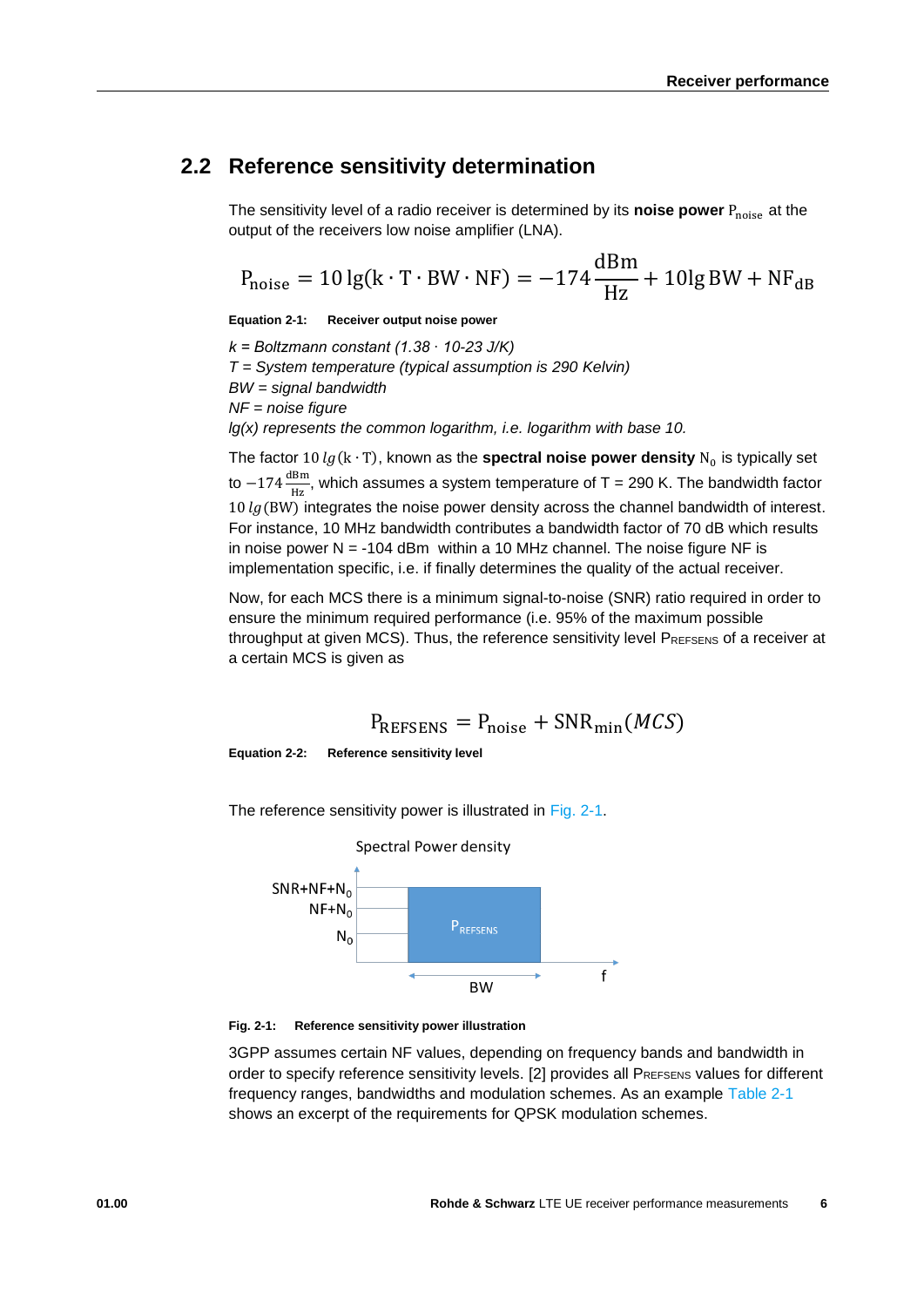| E-UTRA Band (DL frequency range) | 5 MHz  | $10$ MHz | 15 MHz  | 20 MHz |
|----------------------------------|--------|----------|---------|--------|
| 1 (2110-2170 MHz)                | $-100$ | -97      | $-95.2$ | $-94$  |
| $3(1805 - 1880 \text{ MHz})$     | -97    | -94      | $-92.2$ | -91    |
| 7 (2620 - 2690 MHz)              | $-98$  | $-95$    | $-93.2$ | $-92$  |
| 13 (746 - 756 MHz)               | -97    | -94      |         |        |

<span id="page-6-2"></span><span id="page-6-0"></span>**Table 2-1: Example PREFSENS values for QPSK modulation**

#### **2.2.1 Reference power considerations**

The power of the LTE downlink signal is derived from the RS EPRE (Reference Symbol Energy Per Resource Element), i.e. the energy of a single resource element of 15 kHz bandwidth bearing a known reference symbol. To calculate the reference sensitivity power across the entire bandwidth assuming full physical resource block allocation, [Table 2-2](#page-6-3) applies.

| <b>Bandwidth</b>             | Spectral power                                |
|------------------------------|-----------------------------------------------|
| 15 kHz (EPRE)                | -124.8 dBm/15 kHz                             |
| 180 kHz (PRB)                | -114 dBm/180 kHz<br>$= -124.8$ dBm + 10lg(12) |
| 10 MHz (full RPB allocation) | $-97$ dBm/10 MHz<br>$= -114$ dBm + 10lg(50)   |
| 20 MHz (full PRB allocation) | $-94$ dBm/20 MHz<br>$= -114$ dBm + 10lg(100)  |

<span id="page-6-3"></span>**Table 2-2: Example reference power calculations**

Note: A physical resource block (PRB) includes 12 OFDM sub carriers of 15 kHz bandwidth, each. Furthermore, a 10 MHz LTE channel holds up to 50 PRBs, while a 20 MHz channel includes up to 100 PRBs.

### <span id="page-6-1"></span>**2.2.2 Throughput and Block Error Rate vs. SNR**

To measure the true sensitivity, the device specific reference sensitivity is measured by lowering the receive power until a certain throughput threshold is reached, which in turn is similar to measuring the block error rate vs. the receive power or available signal to noise ratio SNR when keeping the MCS unchanged throughout the test. LTE FEC channel coding schemes perform typically according to [Fig. 2-2.](#page-7-0) For AWGN (Additive White Gaussian Noise) only channels, there is a sharp slope of decreasing BER along with increasing SNR, while in multipath fading environments the performance becomes worse with a less steep slope.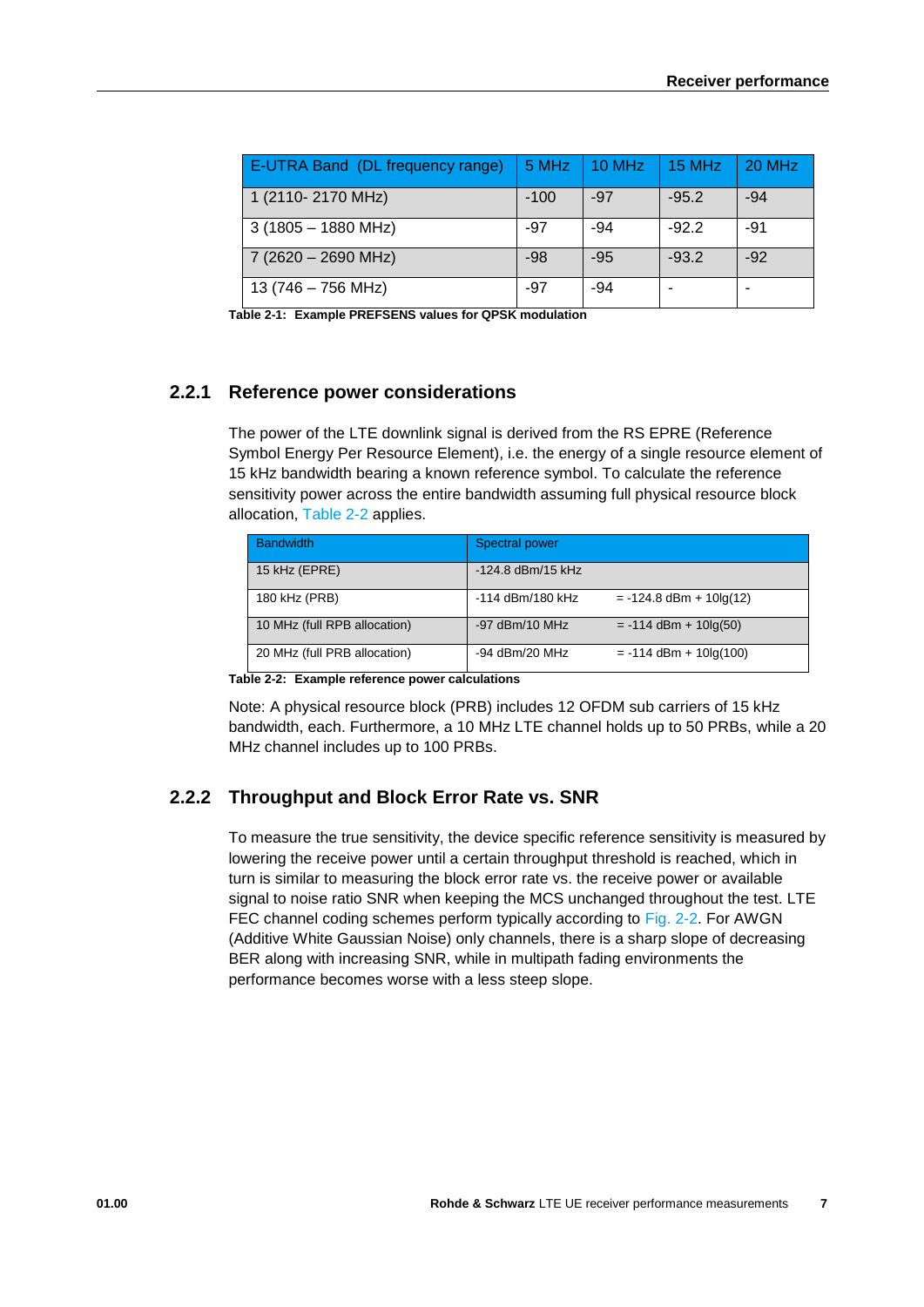

<span id="page-7-0"></span>**Fig. 2-2: Error rate vs. SNR**

According to [2] the measured information (user data) bit throughput R is defined as the sum of information bit payloads successfully received during the test interval, divided by the duration of the test interval [in seconds]. During receiver performance measurements the UE indicates successfully received information bit payload blockwise by signaling an acknowledgement (ACK) indicator to the eNB emulator (e.g. R&S®CMW500). If a payload block is received, but damaged and cannot be decoded (block check failure), the UE returns a non-acknowledgement (NACK) indicator. So, for measuring purposes, only the ACKs and NACKs are known to the eNB emulator. Thus, the number of payload bits sent with each block must be stored by the test equipment. Furthermore, when no acknowledgement at all occurs for a transmission block, the related block is regarded as some irregular discontinuous transmission (DTX) and an appropriate block counter is incremented by the test instrument, known as statDTX.

Thus, the block error ratio (BLER) is defined as

 $BLER =$ NACKs + statDTXs ACKs + NACKs + statDTXs **Equation 2-3: Block Error Rate definition**

with (N)ACKs as the counted number of block (N)ACKnowledgements and statDTXs as the counted number of missed block receptions. The sum of all block counters gives the total number of subsequent blocks involved during the test. With the number of bits per block BitsPerBlock and the transmission time per block TxTimePerBlock, the throughput R can be calculated as



which gives the important correspondence between BLER and R as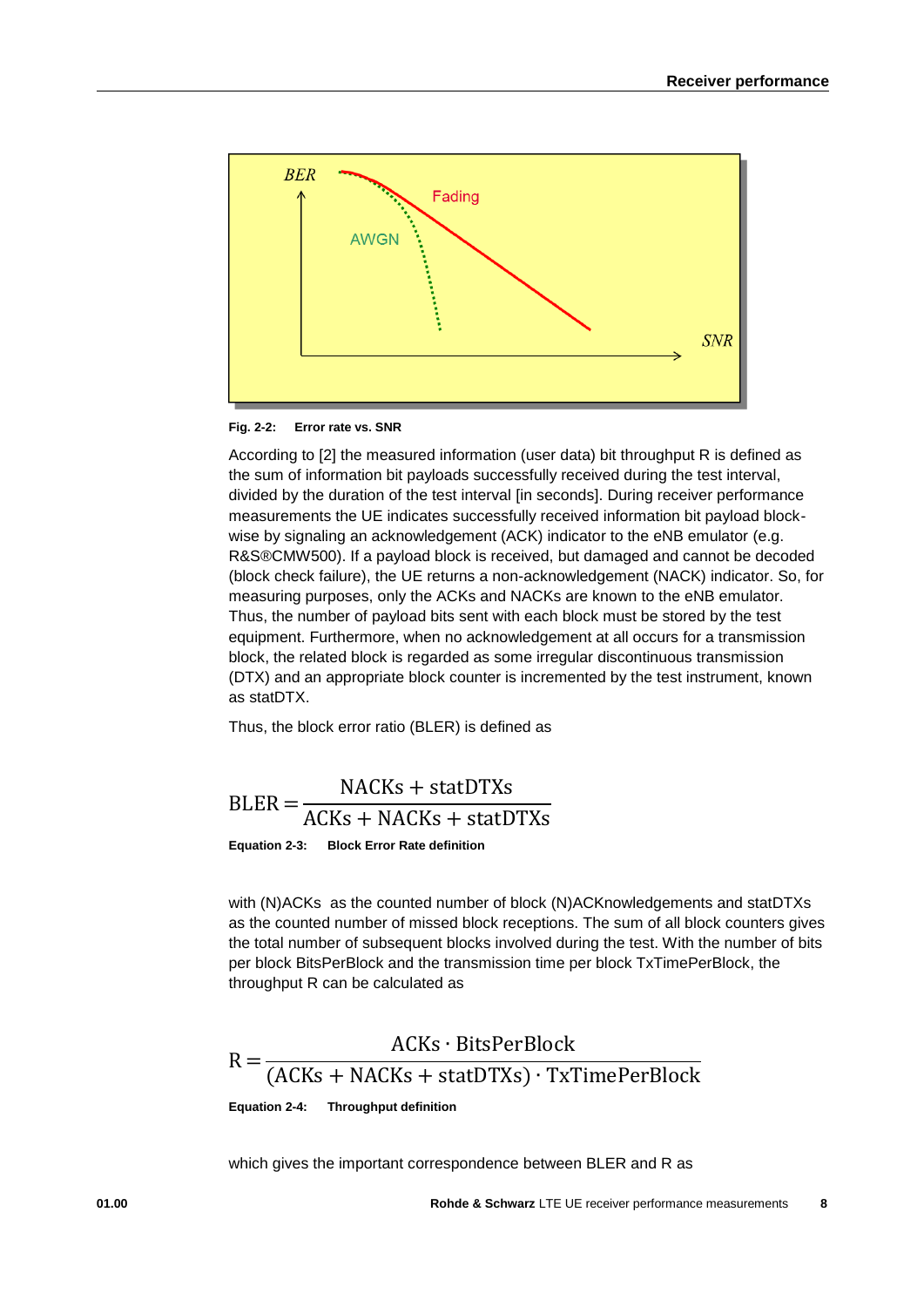$R = (1 - BLER) \frac{BitsPerBlock}{TxTimePerBlock}.$ 

**Equation 2-5: BLER and Throughput correspondence**

Thus, block error measurements are equivalent to **normalized throughput measurements**. The requirement to stay ≥ 95% of the maximum throughput corresponds to an upper BLER limit of 5%. To simplify comparison, all measurement results presented in this white paper are of type BLER.

# <span id="page-8-0"></span>**2.3 Conducted LTE receiver performance with static MCS**

LTE offers great flexibility in terms of modulation and coding schemes. In the downlink there is the choice of QPSK, 16-QAM, 64-QAM and 256-QAM along with adaptive FEC (forward error correction) rates.

[Fig. 2-3](#page-8-1) depicts the general LTE downlink data processing chain, incl. a 24 bit CRC (cyclic redundancy check) block coding stage and the FEC channel encoding stage. A rate matching stage aligns the encoded bit blocks to the target CP-OFDM physical resource block (PRB) size, followed by baseband modulation mapper. A real number example is given in the right hand chain in [Fig. 2-3,](#page-8-1) which depicts the case of QPSK modulation with approximate coding rate 1/3.

Information (or user data) are encoded block wise and the size of the block corresponds to the transmission time intervals (TTI) which may vary depending on the application.



<span id="page-8-1"></span>**Fig. 2-3: Example of LTE downlink QPSK1/3 reference channel data processing**

The LTE modulation and coding schemes are identified by an integer index MCSI. The coding rates are selected in a way that two successive modulation and coding schemes perform with approximately 1 dB difference, i.e. the performance can be adapted to actual channel conditions with a resolution of approximately 1 dB.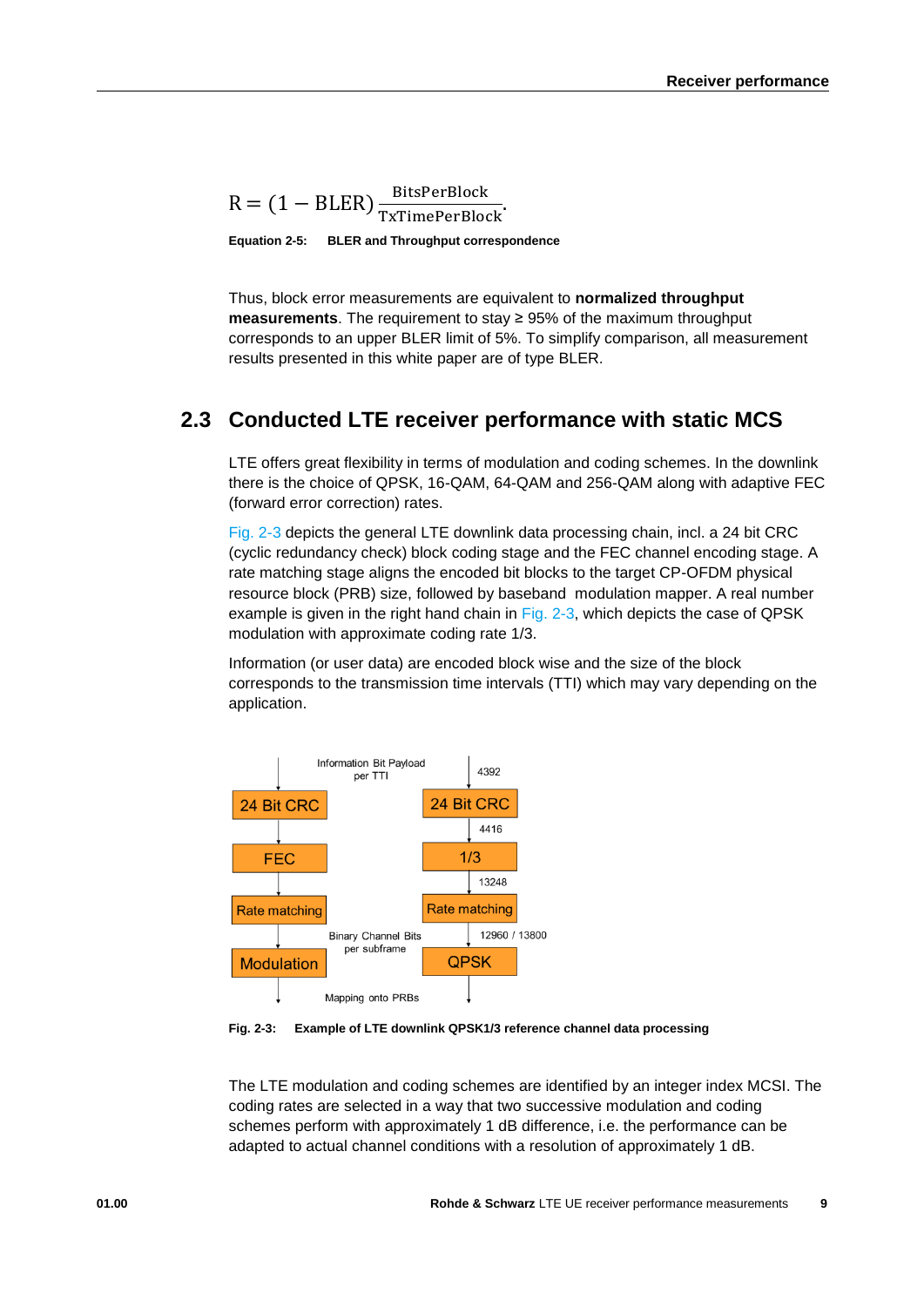As an example, MCS index 7 outperforms MCS index 8 by 1 dB in terms of sensitivity, however, MCS index 8 offers a higher peak data rate when the available SNR is sufficient. As the UEs indicate their current receive quality to the network with an appropriate channel quality indicator (CQI), the network scheduler can respond to decreasing or increasing reception quality for individual UEs by modifying the applied downlink modulation and coding scheme accordingly.

The reference sensitivity power level PREFSENS is the minimum mean power applied to each of the UE antenna ports for all UE categories, at which the throughput shall meet or exceed a certain minimum that is determined by the modulation and coding scheme in operation as well as the propagation characteristics of interest (e.g. AWGN or fading channel).

| <b>Parameter</b>                        | <b>Unit</b> | <b>Value</b> |                 |              |        |                 |                 |
|-----------------------------------------|-------------|--------------|-----------------|--------------|--------|-----------------|-----------------|
| Channel bandwidth                       | <b>MHz</b>  | 1.4          | 3               | 5            | 10     | 15              | $\overline{20}$ |
| Allocated resource blocks               |             | 6            | 15              | 25           | 50     | 75              | 100             |
| Subcarriers per resource block          |             | 12           | $\overline{12}$ | 12           | 12     | $\overline{12}$ | $\overline{12}$ |
| Allocated subframes per Radio<br>Frame  |             | 9            | 9               | 9            | 9      | 9               | 9               |
| Modulation                              |             | <b>QPSK</b>  | <b>QPSK</b>     | <b>QPSK</b>  | QPSK   | <b>QPSK</b>     | <b>QPSK</b>     |
| <b>Target Coding Rate</b>               |             | 1/3          | 1/3             | 1/3          | 1/3    | 1/3             | 1/3             |
| Information Bit Payload per Sub-Frame   |             |              |                 |              |        |                 |                 |
| For Sub-Frames<br>1,2,3,4,6,7,8,9       | <b>Bits</b> | 408          | 1320            | 2216         | 4392   | 6712            | 8760            |
| For Sub-Frame 5                         | <b>Bits</b> | n/a          | n/a             | n/a          | n/a    | n/a             | n/a             |
| For Sub-Frame 0                         | <b>Bits</b> | 152          | 872             | 1800         | 4392   | 6712            | 8760            |
| <b>Transport block CRC</b>              | <b>Bits</b> | 24           | 24              | 24           | 24     | 24              | 24              |
| Number of Code Blocks per Sub-Frame     |             |              |                 |              |        |                 |                 |
| For Sub-Frames<br>0,1,2,3,4,6,7,8,9     | <b>Bits</b> | $\mathbf{1}$ | $\mathbf{1}$    | $\mathbf{1}$ | 1      | 2               | $\overline{2}$  |
| For Sub-Frame 5                         | <b>Bits</b> | n/a          | n/a             | n/a          | n/a    | n/a             | n/a             |
| Binary Channel Bits Per Sub-Frame       |             |              |                 |              |        |                 |                 |
| For Sub-Frames<br>1,2,3,4,6,7,8,9       | <b>Bits</b> | 1368         | 3780            | 6300         | 13800  | 20700           | 27600           |
| For Sub-Frame 5                         | <b>Bits</b> | n/a          | n/a             | n/a          | n/a    | n/a             | n/a             |
| For Sub-Frame 0                         | <b>Bits</b> | 528          | 2940            | 5460         | 12960  | 19860           | 26760           |
| Max Throughput averaged<br>over 1 frame | kbps        | 341.6        | 1143.2          | 1952.8       | 3952.8 | 6040.8          | 7884            |

<span id="page-9-0"></span>**Table 2-3: Fixed reference channel for FDD receiver requirements**

Receiver characteristics measured based on fixed reference channels for receiver requirements according to [1], to ensure traceability, repeatability and comparability. Fixed reference channels are clearly specified downlink signals incl. the following parameters: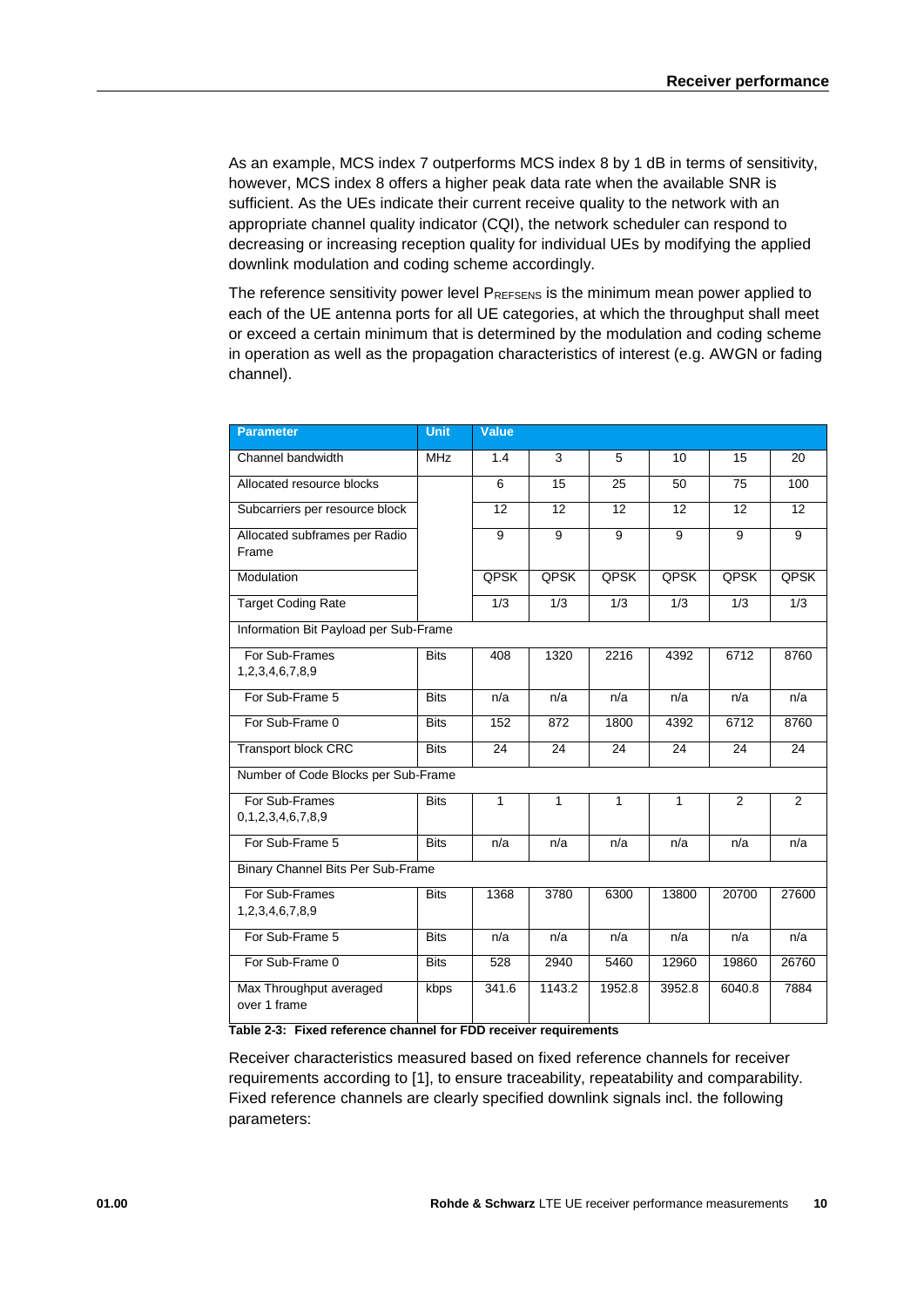- channel bandwidth
- number of allocated resource blocks and subcarriers per resource block
- allocated sub frames per radio frame
- transmission mode
- single or multi antenna transmission scheme
- modulation and coding scheme (MCS)

Most important for the performance quality evaluation is the modulation and coding scheme parameter. As an example, [Table 2-3](#page-9-0) shows the QPSK fixed reference channel for FDD receiver measurements with full resource block allocation.

[2] specifies a huge number of downlink fixed reference measurement channels for all types UE categories, duplex schemes (FDD, TDD and H-FDD) and measurement applications. Please refer to [2] for more details.

| <b>MCSI</b>    | <b>Modulation</b> | <b>Coding</b><br>rate | <b>Max FDD</b><br>throughput<br>per frame | <b>MCSI</b> | <b>Modulation</b> | <b>Coding</b><br>rate | <b>Max FDD</b><br>throughput<br>per frame |
|----------------|-------------------|-----------------------|-------------------------------------------|-------------|-------------------|-----------------------|-------------------------------------------|
| $\overline{0}$ | QPSK              | 0.109                 | 1.374 Mbps                                | 15          | 16-QAM            | 0.548                 | 14.054 Mbps                               |
| $\overline{1}$ | <b>QPSK</b>       | 0.141                 | 1.794 Mpbs                                | 16          | 16-QAM            | 0.593                 | 15.206 Mbps                               |
| 2              | <b>OPSK</b>       | 0.173                 | 2.203 Mbps                                | 17          | 64-QAM            | 0.395                 | 15.206 Mbps                               |
| 3              | QPSK              | 0.222                 | 2.843 Mbps                                | 18          | 64-QAM            | 0.425                 | 16.301 Mbps                               |
| $\overline{4}$ | QPSK              | 0.282                 | 3.598 Mbps                                | 19          | 64-QAM            | 0.474                 | 18.202 Mbps                               |
| 5              | QPSK              | 0.341                 | 4.366 Mbps                                | 20          | 64-QAM            | 0.514                 | 19.697 Mbps                               |
| 6              | <b>QPSK</b>       | 0.400                 | 5.141 Mbps                                | 21          | 64-QAM            | 0.553                 | 21.307 Mbps                               |
| $\overline{7}$ | <b>QPSK</b>       | 0.484                 | 6.154 Mbps                                | 22          | 64-QAM            | 0.593                 | 22.843 Mbps                               |
| 8              | <b>QPSK</b>       | 0.543                 | 6.917 Mbps                                | 23          | 64-QAM            | 0.658                 | 25.279 Mbps                               |
| 9              | <b>OPSK</b>       | 0.622                 | 7.941 Mbps                                | 24          | 64-QAM            | 0.708                 | 27.184 Mbps                               |
| 10             | 16-QAM            | 0.311                 | 7.941 Mbps                                | 25          | 64-QAM            | 0.733                 | 28.240 Mbps                               |
| 11             | 16-QAM            | 0.341                 | 8.709 Mbps                                | 26          | 64-QAM            | 0.790                 | 30.352 Mbps                               |
| 12             | 16-QAM            | 0.385                 | 9.874 Mbps                                | 27          | 64-QAM            | 0.820                 | 31.463 Mbps                               |
| 13             | 16-QAM            | 0.444                 | 11.371 Mbps                               | 28          | 64-QAM            | 0.948                 | 36.542 Mbps                               |
| 14             | 16-QAM            | 0.504                 | 12.886 Mbps                               |             |                   |                       |                                           |

<span id="page-10-0"></span>**Table 2-4: MCS index 0 – 28 mapping to modulation and channel encoding rate**

[Table 2-4](#page-10-0) lists the maximum FDD downlink throughput per frame (10 ms) for the 10 MHz channel bandwidth with full resource block allocation. Please note that the actual coding rate depends on the number of available resource elements for information bits, which does not simply increase linearly with the number of PRBs. Thus, the coding rate change when changing the bandwidth. All details on LTE channel coding is available in [4]. [1] and [2] specify the MCS dependent reference sensitivity values for all E-UTRA bands, supported channel bandwidths and duplex modes FDD, H-FDD and TDD.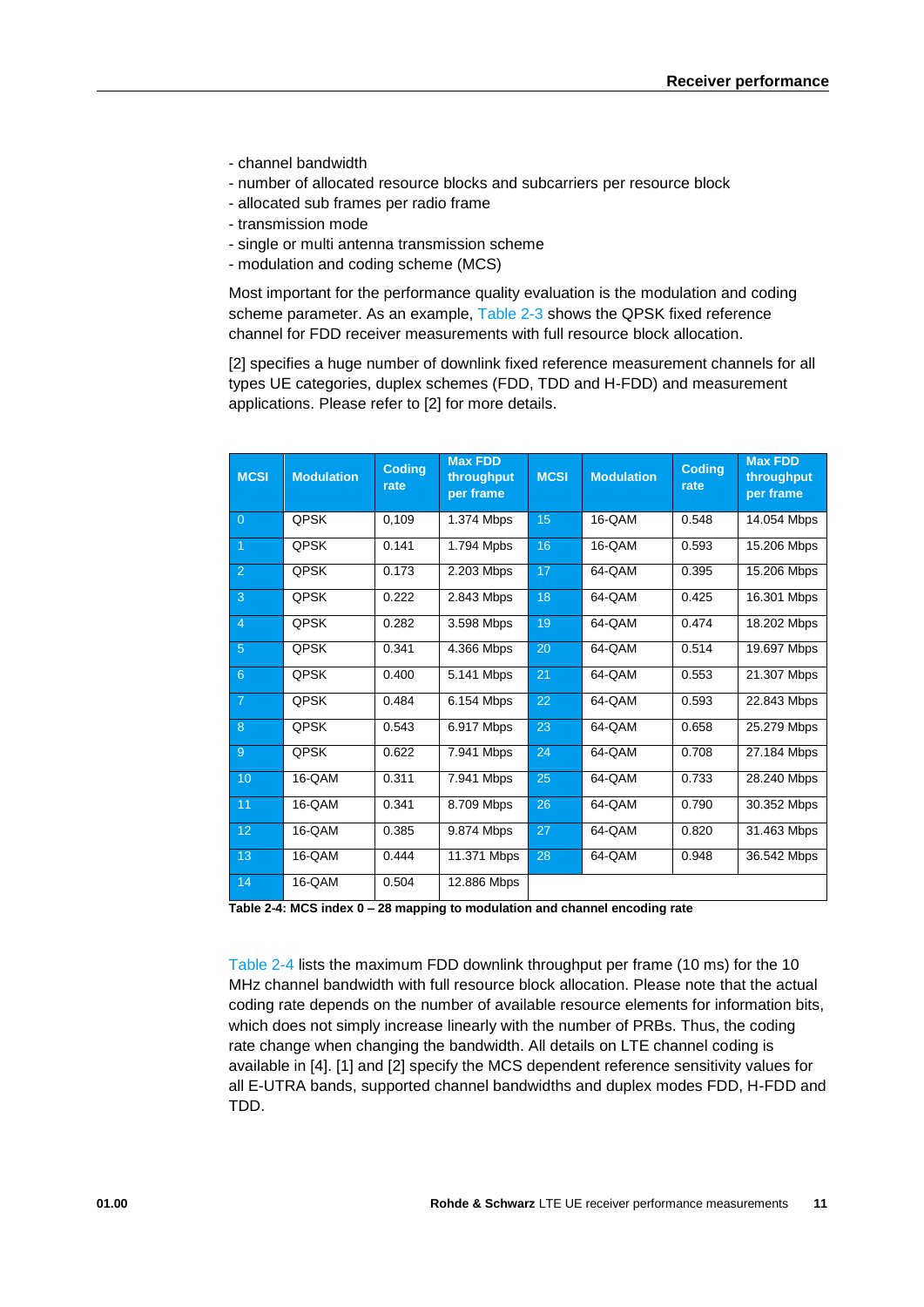# <span id="page-11-0"></span>**2.4 Conducted receiver performance measurements**

To measure the receiver performance in terms of BLER vs. SNR the test setup according to [Fig. 2-4](#page-11-1) applies. Assuming the UE under test is equipped with two antenna connectors, one hybrid transmit and receive antenna connector (TX/RX1) and one receive only antenna connector (RX2), the test environment includes an eNB simulator and two uncorrelated noise sources (AWGN 1 and AWGN 2).

To maintain a known total input power S at the UE, the downlink signal power is splitted in a way that equal power  $S_1 = S_2 = S/2$  is supplied to each UE receiver port. Prior to the UE receiver antenna connectors the AWGN sources add equal but uncorrelated noise power  $N = AWGN1 = AWGN2$  to create a known signal to noise ratio SNR at the UE antenna connectors.



<span id="page-11-1"></span>**Fig. 2-4: Conducted receiver performance measurement setup suggestion according to [2]**

To emulate the measurement setup according to [Fig. 2-4](#page-11-1) a single R&S®CMW500 is sufficient, as it provides the eNB simulation as well as the uncorrelated downlink AWGN sources, which is also the basic measurement instrument used for all measurements presented in this paper.

[Fig. 2-5](#page-12-0) depicts a FDD band 1 conducted BLER vs. SNR measurement for various modulation and coding schemes MCS 7, MCS 8, MCS9 and MCS 10 (according to [Table 2-4](#page-10-0) and 10 MHz channel bandwidth.

#### *Note: All measurement results presented in this white paper are manually postprocessed for suitable graphical presentation.*

The measured SNR range of  $\{-3..+1\}$  dB has been created by a fixed AWGN level and a changing downlink signal level S in steps of 0.1 dB. LTE transmission mode 1 was applied during the measurement, i.e. no transmit diversity scheme to improve the performance. Thus, the result provides the pure UE receive performance for the case of one downlink transmit antenna.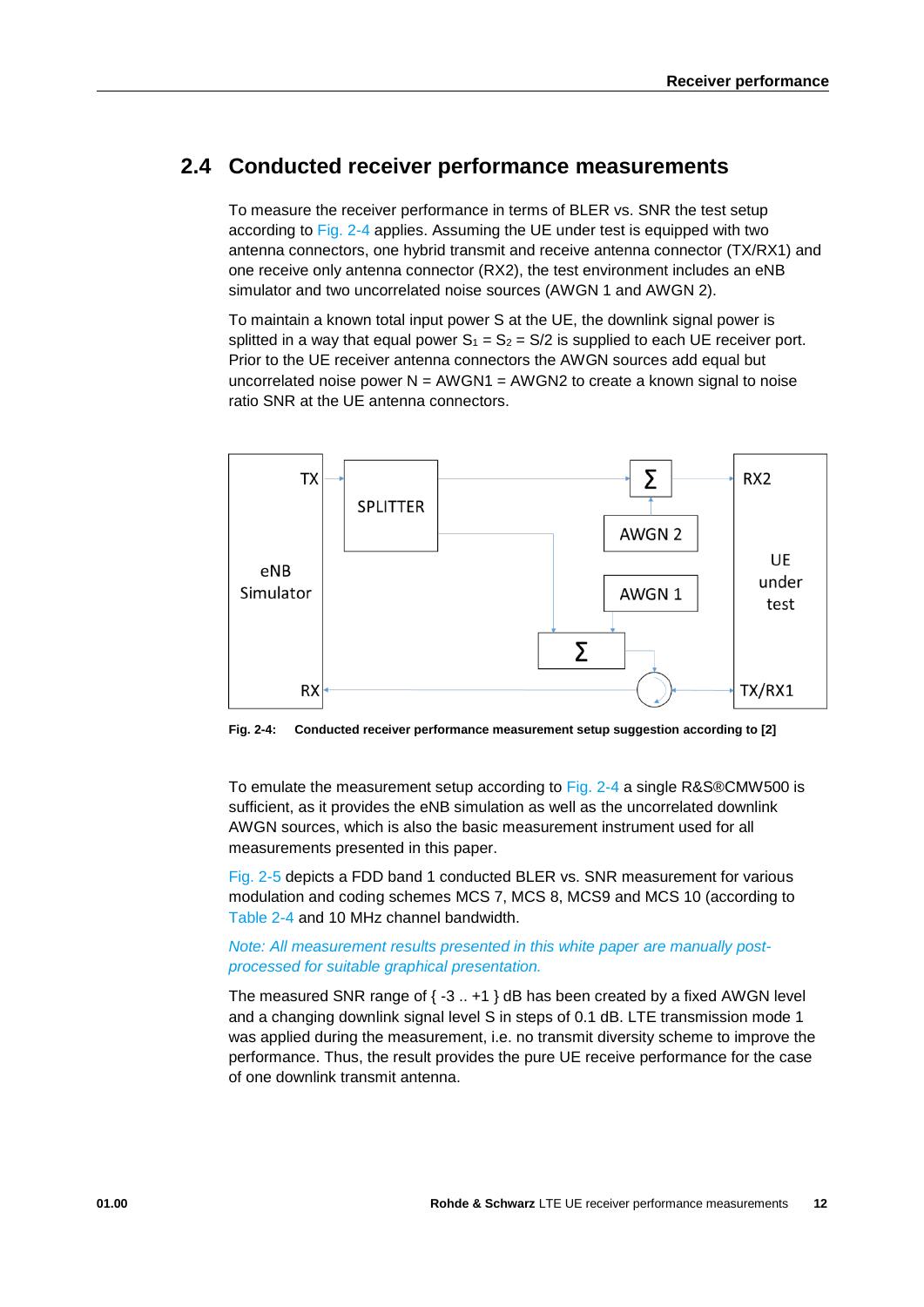

<span id="page-12-0"></span>**Fig. 2-5: Conducted measurement results BLER vs. SNR for various MCS indices**

As explained in the previous chapter, the subsequent modulation and coding schemes are designed in a way that the performance increase by approximately 1 dB when decreasing the MCS index by one. The measurement results for 4 subsequent MCS confirm this design goal very clearly.

Now, when removing the artificial noise sources from the test setup according to [Fig.](#page-11-1)  [2-4,](#page-11-1) the true absolute sensitivity can be measured in terms of BLER vs. receive power, i.e. BLER vs. EPRE (energy per resource element). In that case the effective SNR is determined by the UEs own noise power only, which is very much depending on the quality of its implementation, i.e. its noise figure NF in particular as explained in subclause 2.2.

According to [Table 2-4](#page-10-0) MCS 9 applies QPSK, while MCS 10 applies 16-QAM. When analysing the MCS 9 measurements in more detail, it can be seen that the measured true reference sensitivity level for QPSK is approx. -125.1 dBm/15 kHz, where still the performance requirement of  $< 5$ % BLER is met, while the true reference sensitivity level for MCS 10 is -124,4 dBm/15 kHz. The measurements have been performed with 10 MHz channel bandwidth and full resource block allocation, i.e. the true reference sensitivity level across the 10 MHz bandwidth calculates to -97.3 dBm for MCS 9 and -96.6 dBm for MCS 10 according to [Table 2-2.](#page-6-3) Thus, this UE implementation meets the required PREFSENS of –97 dBm for QPSK and 10 MHz for the most sensitive QPSK based MCS as specified in [Table 2-1.](#page-6-2)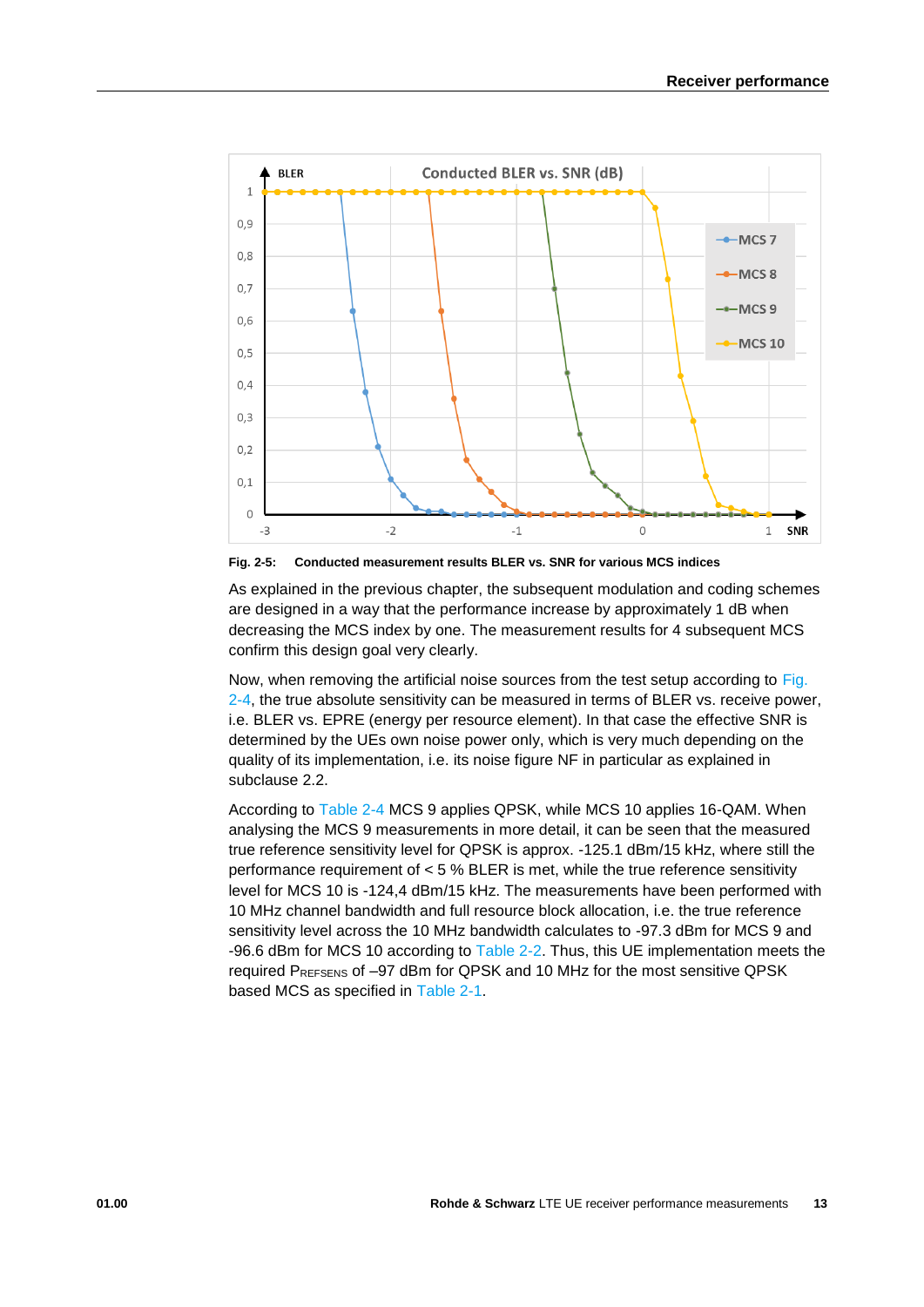

**Fig. 2-6: Conducted BLER vs. EPRE**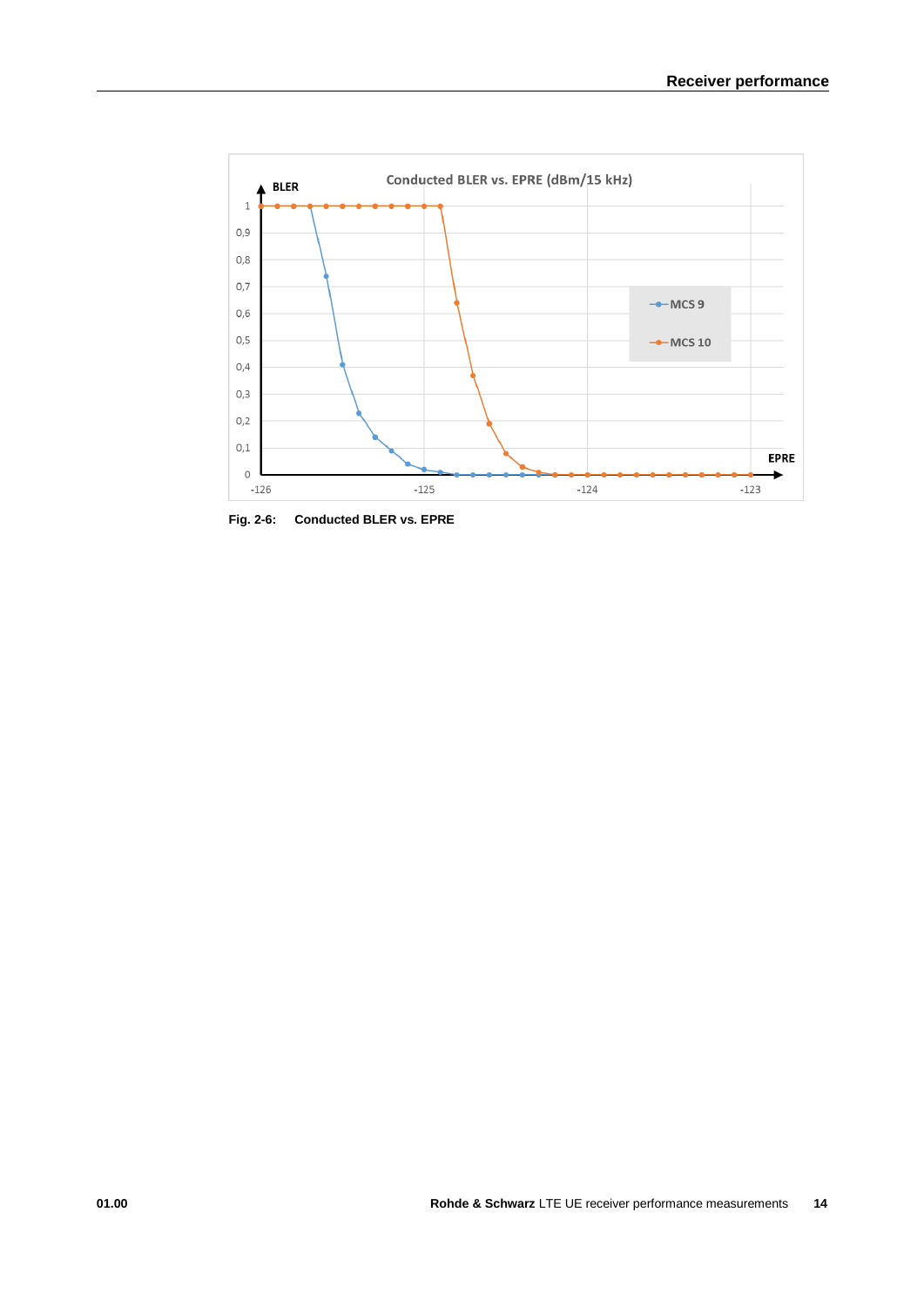# <span id="page-14-0"></span>3 Receive diversity

Receive diversity combining devotes the entire resources of multiple receive antennas to service a single user. Receive diversity schemes enhance reliability by minimizing the channel fluctuations due to fading caused by multipath propagation and receive signal time variance. The simple principle of diversity is that multiple receive antennas receive different copies of the same signal. The chances of all these copies being in a deep fade is small. These schemes therefore make most sense when the fading is independent from element to element and are of limited use if perfectly correlated. Independent fading is most typical in dense urban areas where the potential multipath components add up very differently at each receive element. However, correlation of multiple receive signals is also a matter of the mutual correlation of the receiving components, in particular the receiving antennas. The latter one becomes particularly important when measuring over the air, rather than conducted.

# <span id="page-14-1"></span>**3.1 Receive diversity schemes**

Basically, there are three popular receive diversity schemes with one of them implemented in the vast majority of mobile user equipment today. Those shall be discussed briefly in this chapter, with the focus on their principle approach rather than their mathematical background.

### <span id="page-14-2"></span>**3.1.1 Selection combining or switched diversity**

The receiver monitors each available radio input instantaneous receive power and switches to the strongest one, i.e. it selects the input with the greatest SNR for further processing. This algorithm is known as selection combining or switched diversity. Thus, the output SNR of the selection diversity scheme is max {SNRn} with  $n = \{ 1 \dots$  Number of receive antennas}. Since selection combining needs a signal power measurement only, it is a low complex approach to improve the resulting SNR. The resulting SNR improvement is obvious when comparing the average SNR at the selection combining output versus the average SNR at each input element. In a Rayleigh Fading environment the gain of SNR over that of a single element is of order of ln(N).

### <span id="page-14-3"></span>**3.1.2 Maximum ratio combining**

The approach of maximum ratio combining MRC is to maximize the output SNR of the receiver, i.e. it is optimal in terms of SNR, at the cost of high complexity. MRC does weight each input based on channel estimations - just as a matched filter does - to gain the best possible combined SNR, which increases linear with the number of input elements N. This clearly outperforms selection combining which increases with the natural logarithm of N only.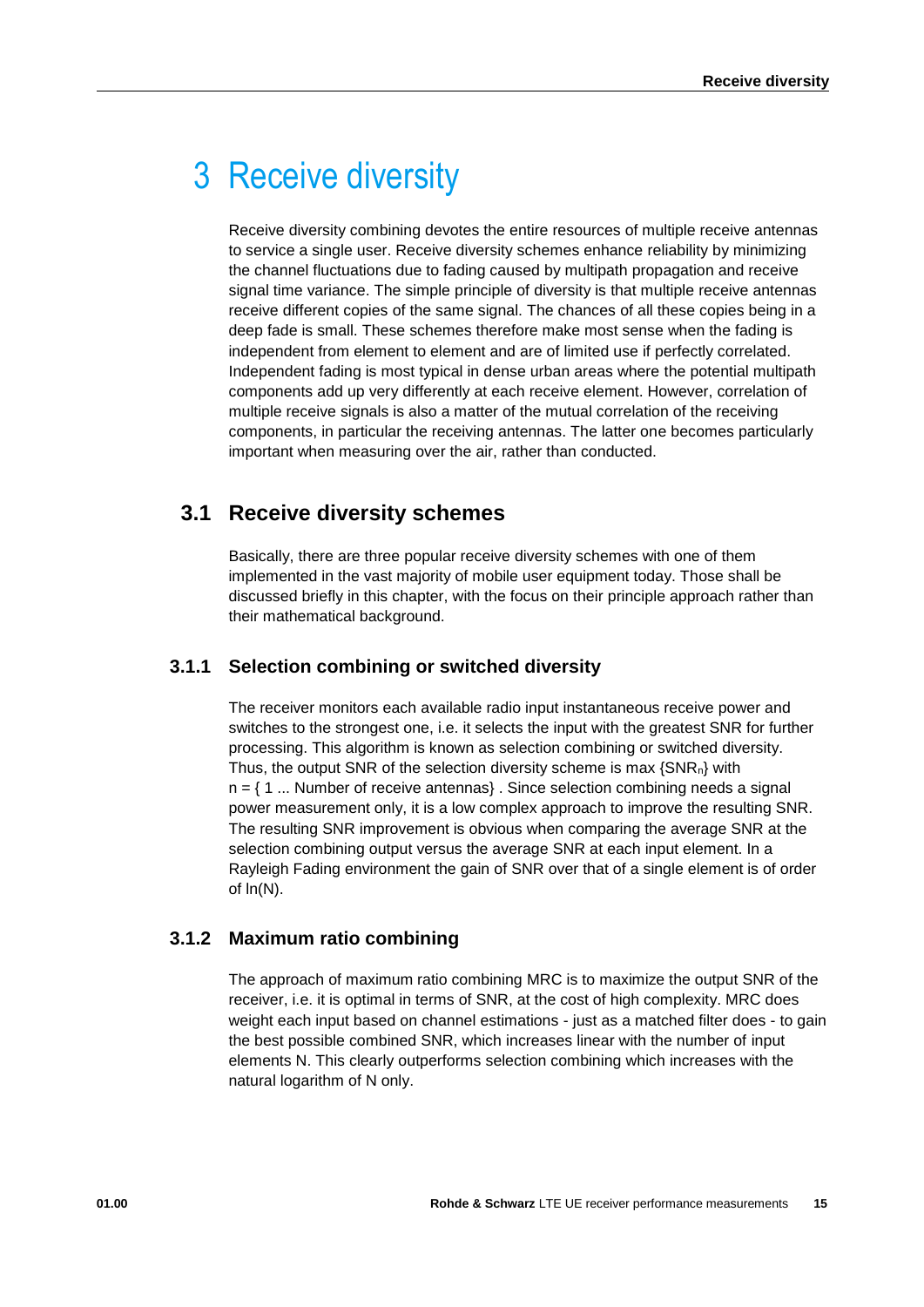### **3.1.3 Equal gain combining**

<span id="page-15-0"></span>The equal gain combiner is a very similar approach as MRC, however, it overcomes the problem of strong signal magnitude fluctuation by setting unit gain at each input element. Thus, the equal gain combiner results in an improvement in SNR that is comparable to that of MRC combiner, i.e. the effective SNR and thus the receiver performance increases linearly with N as well.

Both, the maximum ratio and equal gain combiners require phase information. The maximum ratio combiner requires accurate measurement of the gain too. This is clearly more complex to implement, as the dynamic range of a Rayleigh fading signal may be quite large.

In any case, it is up to the vendors which kind of receive diversity they implement, as it is not required by the standards. Nevertheless, it will have an influence on receiver performance measurement results.

### <span id="page-15-1"></span>**3.2 Conducted receive diversity measurements**

As the default LTE UE is equipped with two receive antenna ports to support receive diversity, the maximum SNR gain compared to single antenna port receiver becomes 3 dB for MRC and EGC implementations. In a conducted setup according to [Fig. 2-4](#page-11-1) this can be measured, assuming non-correlated noise and/or fading at both inputs. [Fig. 3-1](#page-15-2) provides a measured comparison of a single input receiver (no diversity) and dual input receiver (diversity), while the total power supplied to the mobile phone stays unchanged. As the measurement shows a performance improvement of 3 dB it is obvious that the receiver applies either MRC or EGC as receive diversity scheme.



<span id="page-15-2"></span>**Fig. 3-1: Conducted receiver diversity performance for MCS 9**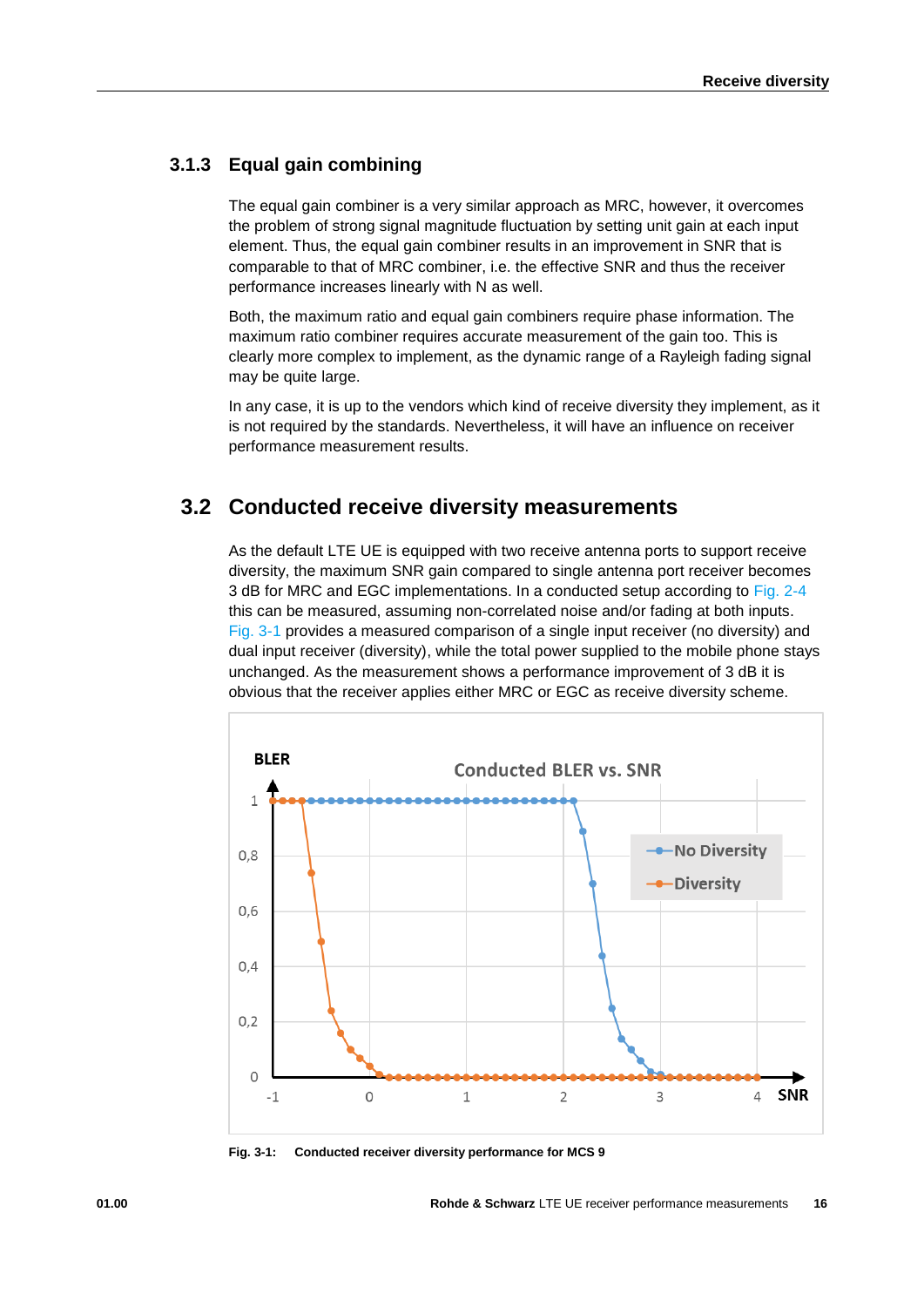# <span id="page-16-0"></span>4 Radiated performance

Finally, the radiated performance is the one that counts in real operation. Thus, OTA (over-the-air) rather than conducted receiver performance measurements are required, too. Unfortunately, it is not very simple to compare OTA with conducted measurement results. As discussed before, in the conducted measurement domain it is assumed that the antennas have ideal omni-directional radiation characteristics, which is never true for real implementations. The non-ideal radiation pattern of real antenna deployments result in a spatial selectivity of the receiver performance. In other words, the receiver performance becomes directional, i.e. its reference sensitivity level is not the same from all directions. By extending [Equation 2-2](#page-5-2) this attribute can be expressed by the following model:

$$
P_{REFSENS}(\boldsymbol{\Theta},\boldsymbol{\Phi})=P_{noise}+SNR_{min}(MCS)-\boldsymbol{G}(\boldsymbol{\Theta},\boldsymbol{\Phi})
$$

**Equation 4-1: OTA reference sensitivity**

<span id="page-16-1"></span>where  $G(\theta, \phi)$  represents the spatial selective receive antenna gain.  $\theta$  is the elevation angle and  $\Phi$  the azimuth angle from the antennas perspective.

#### **4.1.1 Radiation pattern and antenna gain**

The most popular metrics to describe antenna characteristics - including the antenna gain in particular - are refering to an isotropic radiator with an ideal omni-directional radiation pattern. Such an isotropic antenna is nothing but a theoretical model of an infinitesimal point source of electromagnetic waves that creates the same spatial power density towards all possible directions. In other words, an isotropic antenna has no directivity and thus no isotropic gain at all. The **isotropic antenna gain**  $G(\theta, \Phi)$  which is equal to the antenna's directivity multiplied by the antenna's efficiency according to [6] - of a real antenna is defined as the ratio of the spatial power density, also known as intensity  $I$ , beyond a minimum distance from the antenna (far field distance) and the theoretical **isotropic intensity**  $I_{iso}$ . The isotropic intensity  $I_{iso}$  at a certain distance  $r$  is given by  $\frac{\bm P_{\bm R}}{4\pi r^2}$ , with  $\bm P_{\bm R}$  representing the total radiated power. Thus, it is simply the uniform spread of the total radiated power across the full surface of a theoretical sphere with radius  $r$  around the antenna's phase center. An antenna provides a gain when the ratio  $I_{\big /_{Iso}}$  > 1, or in common logarithmic scale

**10 lg**  $(I/I_{iso})$  > 0 *dBi*. The postfix *i* indicates its reference to the isotropic antenna. Consequently, the gain of an isotropic antenna is  $0$   $dBi$  in any direction, which turns equation (3) back to equation (2), as equation (2) was based on the assumption of omni-directional antenna characteristics.

Assuming perfectly matched feeding of the transmit power into the antenna connector, the ratio of the total radiated power and the power accepted by the antenna  $P_0$  is known as the radiation or antenna efficiency [6]. For simplification we are assuming perfect efficiency, i.e. the total power fed into the antenna connector is equal to the total radiated power, i.e. the power at the antenna connector is equal to the total transmit power. As reciprocity is a fundamental property of (passive) antennas, the radiation pattern and the antenna gain are the same whether the antenna is transmitting or receiving. Thus, the total power collected by a perfectly efficient receive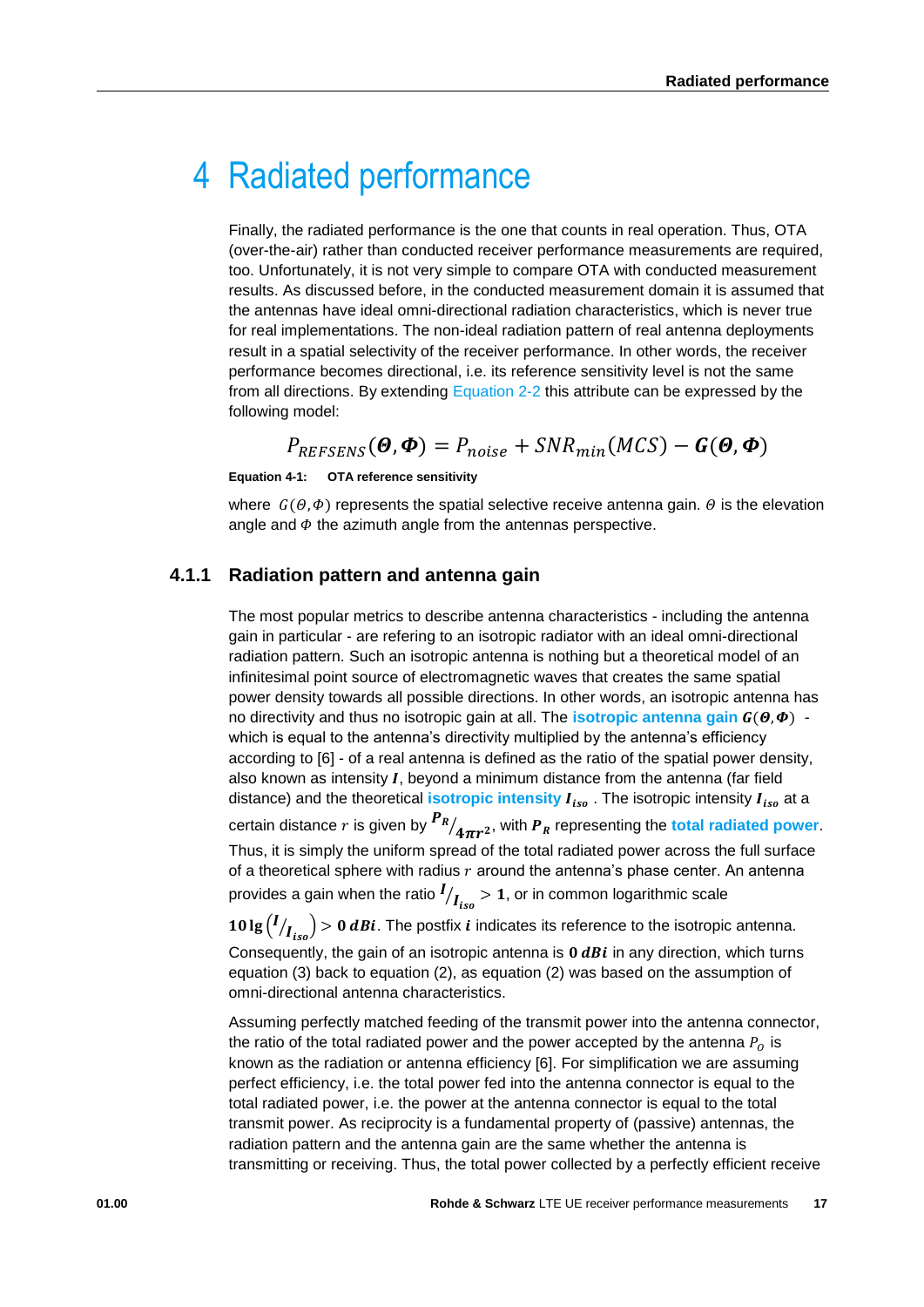antenna from all directions is fully available at the receive antenna output connector, accordingly.

When talking about the gain of an antenna, typically we mean the maximum isotropic gain the antenna can provide, no matter whether its transmitting or receiving. For instance, a standard gain horn antenna typically offers 20 dBi gain. However, that maximum gain only applies towards a certain direction. For a horn antenna the gain can even be calculated based on its dimensions and the wavelength of the radiated electromagnetic wave. However, for most antenna geometries in commercial products such as mobile phones the calculation of the gain might not be that simple or even impossible, which requires appropriate measurements according to [5] and [6].

To measure the radiation pattern of a transmit antenna, an appropriate scan is done with a suitable power sensor over the surface of a fictive sphere with a given radius. The power measurements of each sample provides the EIRP( $\theta$ , $\Phi$ ) =  $P_R + G(\theta, \Phi)$ , i.e the equivalent isotropic radiated power towards the related spatial direction. To measure radiation patterns anechoic environments are required, typically chambers covered with dedicated absorbers such as R&S®TS7124, R&S®DST200 or R&S®ATS1000.

The most basic antenna element, a free space dipole, creates a certain nonomnidirectional radiation pattern, as depicted in [Fig. 4-1](#page-17-0) in three different views. In the 2D cut view it can be seen that the maximum gain is towards the boresight of the dipole element, while there is no radiation at all towards the direction of the dipole element.



<span id="page-17-0"></span>**Fig. 4-1: Free space dipole radiation characteristics**

[Fig. 4-2](#page-18-1) depicts the Cartesian view of a measured transmit radiation pattern based on EIRP measurements of a LTE FDD band 1 (i.e. in the range of 2.1 GHz) mobile phone according to [6], using R&S OTA test system incl. R&S©AMS32 OTA test measurement software, R&S©DST200 anechoic chamber and R&S©CMW500.

By integrating and averaging all EIRP measurements across the surface of the fictive sphere we get the total radiated power. This provides us the link between conducted measurements and radiated measurements. For the transmit antenna this is known as the total radiated power TRP which is equal to the antenna feed power at the antenna connector, assuming perfect transmission line match and antenna efficiency.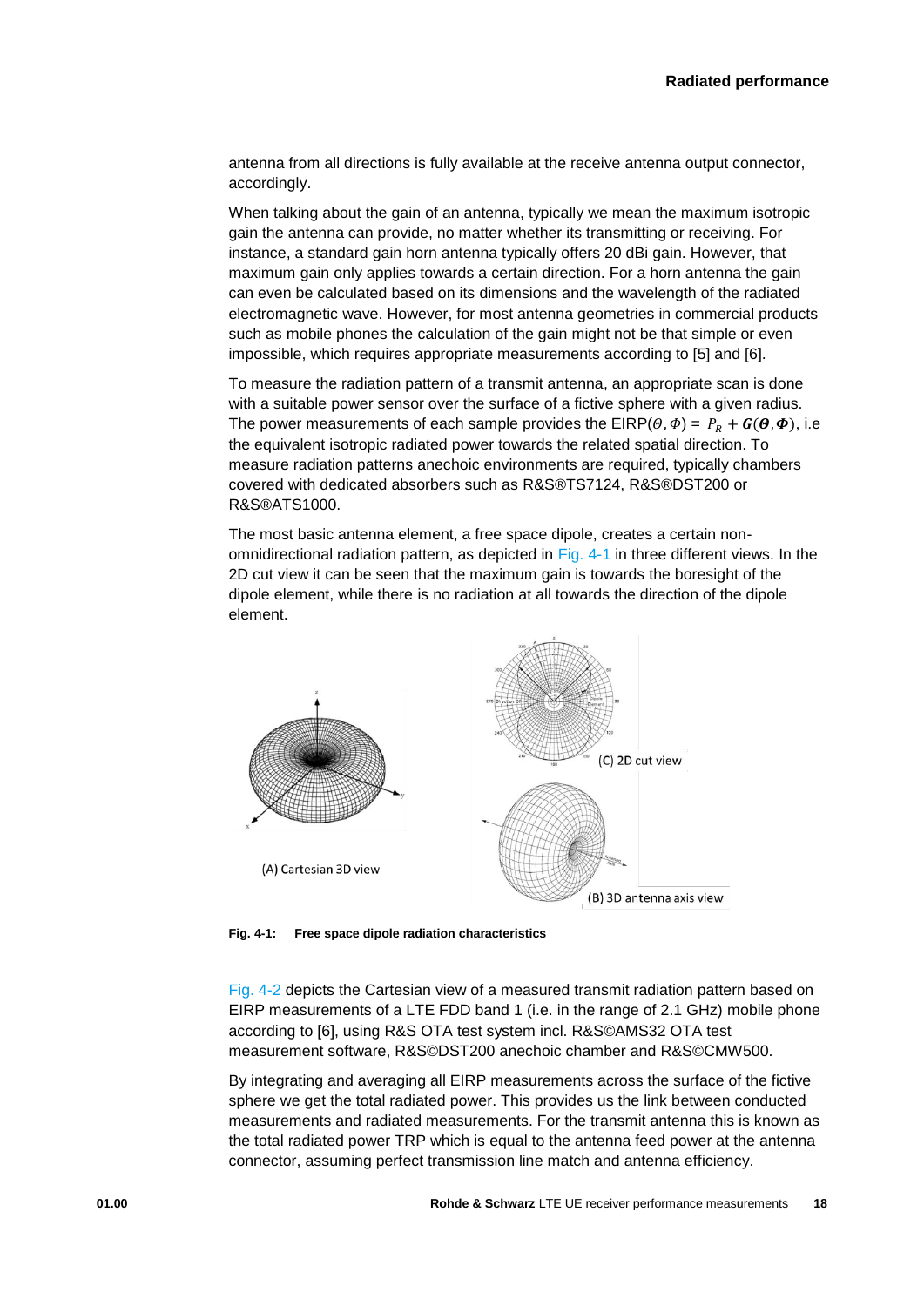

<span id="page-18-1"></span><span id="page-18-0"></span>**Fig. 4-2: EIRP radiation pattern of a sample LTE band 1 FDD mobile phone**

### **4.1.2 Total isotropic sensitivity TRS**

As we are interested in the receiver performance, we are looking for the OTA parameter that corresponds to the conducted receiver sensitivity. Therefore, [6] defines the **total radiated sensitivity TRS**, which is based on the integration and average of individual equivalent isotropic sensitivity (EIS) measurements. EIS measurements are OTA receiver performance measurements from a given direction  $(\theta, \phi)$ , e.g. directive BLER or throughput measurements. Thus, equivalent to EIRP based transmit radiation pattern measurements, there is an EIS based receive radiation pattern measurement possible. [Fig. 4-3](#page-19-2) depicts such a pattern measurement for the same device as for the transmit pattern measurement and the conducted measurements using MCS 10. The total isotropic sensitivity was calculated as -96.3 dBm, which corresponds to the conducted true sensitivity measurement result of -96.6 dBm provided in [2.4.](#page-11-0)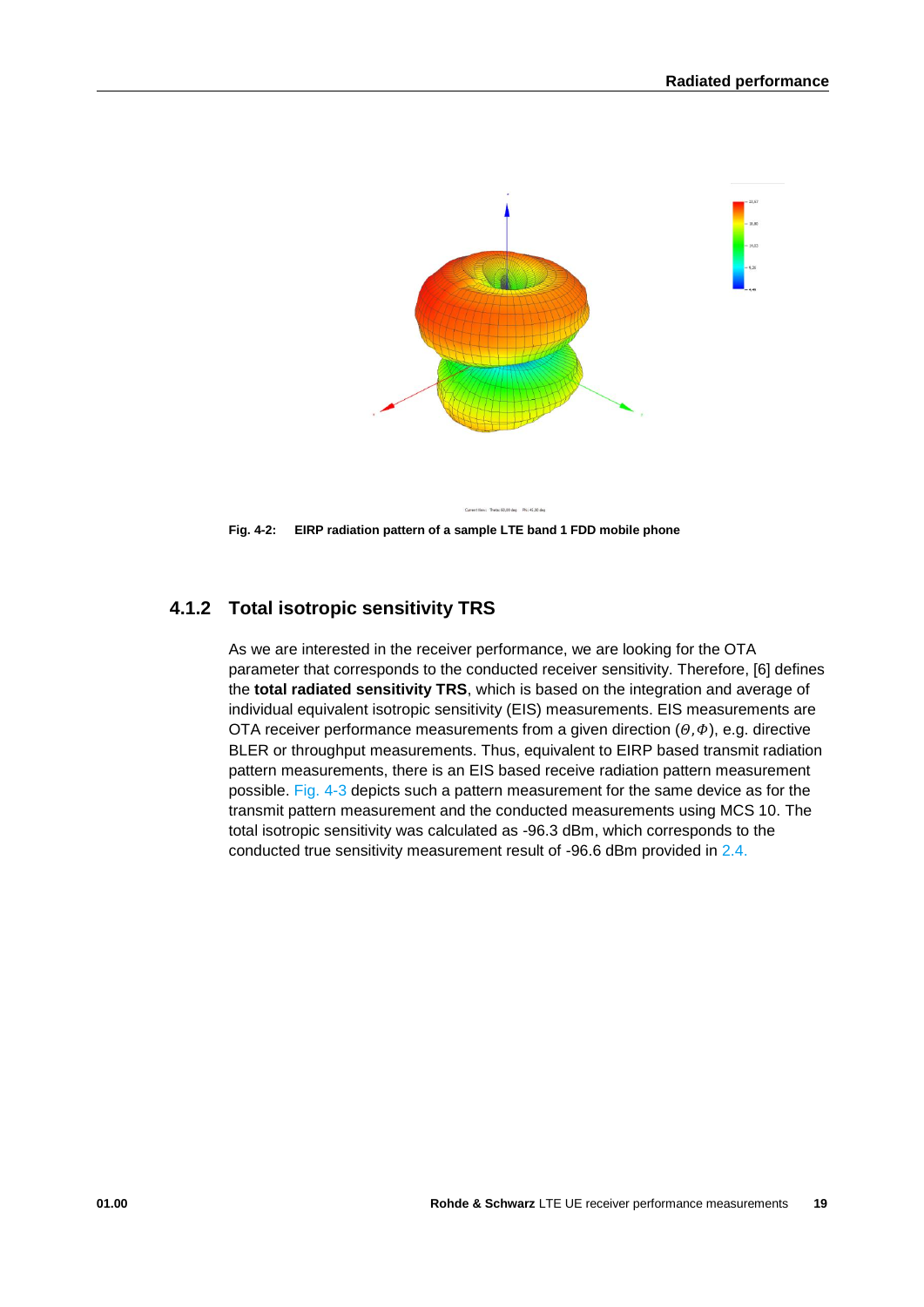

<span id="page-19-2"></span><span id="page-19-0"></span>**Fig. 4-3: EIS radiation pattern of a LTE band 1 FDD mobile phone**

### **4.1.3 Relation of OTA and conducted measurement results**

Thus, to compare conducted and radiated receiver sensitivity measurements, the total isotropic sensitivity TIS radiated measurement value that corresponds to the conducted measurement value. Thus, a single measurement in the conducted domain compares to a full sphere measurement series in the radiated domain. For certification purposes according to [6] the TIS measurement requires BLER measurement samples at data points taken every 30 degrees in the  $\theta$  and  $\phi$  axis, which accounts for a total of 60 measurements for each of two orthogonal polarizations. [6] defines all measurement parameter details and the algorithms to calculate TIS from all taken EIS samples. It is obvious that OTA measurements are very time consuming compared to conducted domain measurements, despite the fact that OTA measurements required much more efforts in terms of measurement setup calibration.

In particular, when trying to compare different devices in a OTA environment requires much more efforts than in the conducted domain. To compare the receiver performance with a single figure of merit, you need to compare TIS values. Comparing single EIS values does not make any sense at all, except you want to compare radiation patterns in detail.

#### <span id="page-19-1"></span>**4.1.4 Position matters**

It has been shown that single direction OTA measurement results are not telling the full truth, an integration of measurement results over a full sphere around the device under test is needed. Thus, the receiver performance comparison of different devices based on single direction measurements is not valid at all, in particular comparing OTA throughput measurements for only one direction (i.e. UE position relative to eNB emulator antennas).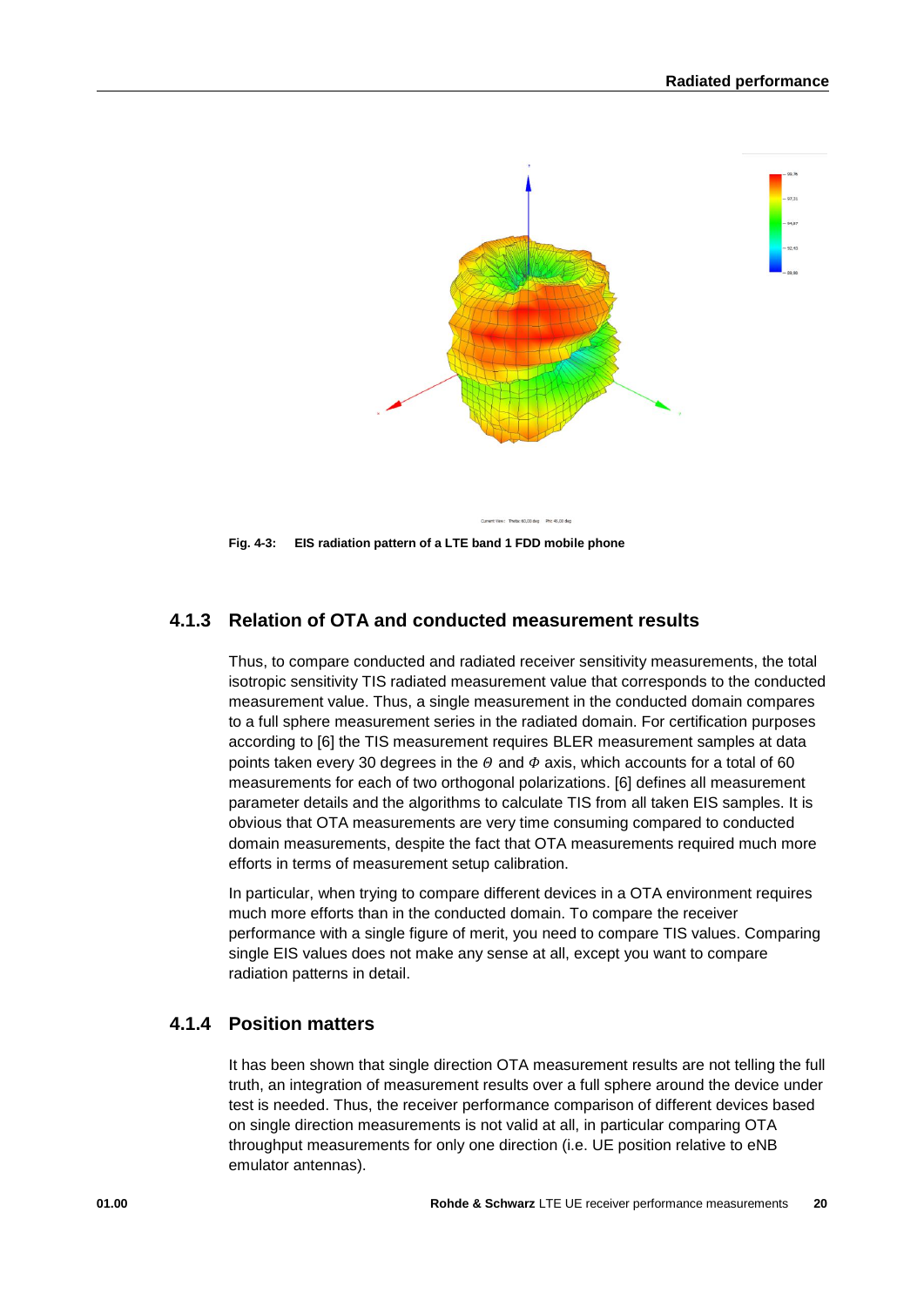As an example, [Fig. 4-4](#page-20-0) depicts the results of two measurements with the same device and test signal MCS 9. However, the positon of the device within the anechoic chamber and relative to the eNB emulator antennas has been changed between the measurements: it was simply turned by 90 degrees. The results clearly show that "position matters" for OTA measurements, as the performance differs in this simple example by approx. 0.5 dB.



<span id="page-20-0"></span>**Fig. 4-4: OTA BLER vs. SNR measurements - Position matters**

Thus, comparing devices in OTA measurement environment requires either great care with respect to the positioning of the devices or ideally the use of anechoic environments with appropriate positioning systems (e.g. R&S©DST200 or R&S®ATS1000) to enable full sphere measurements.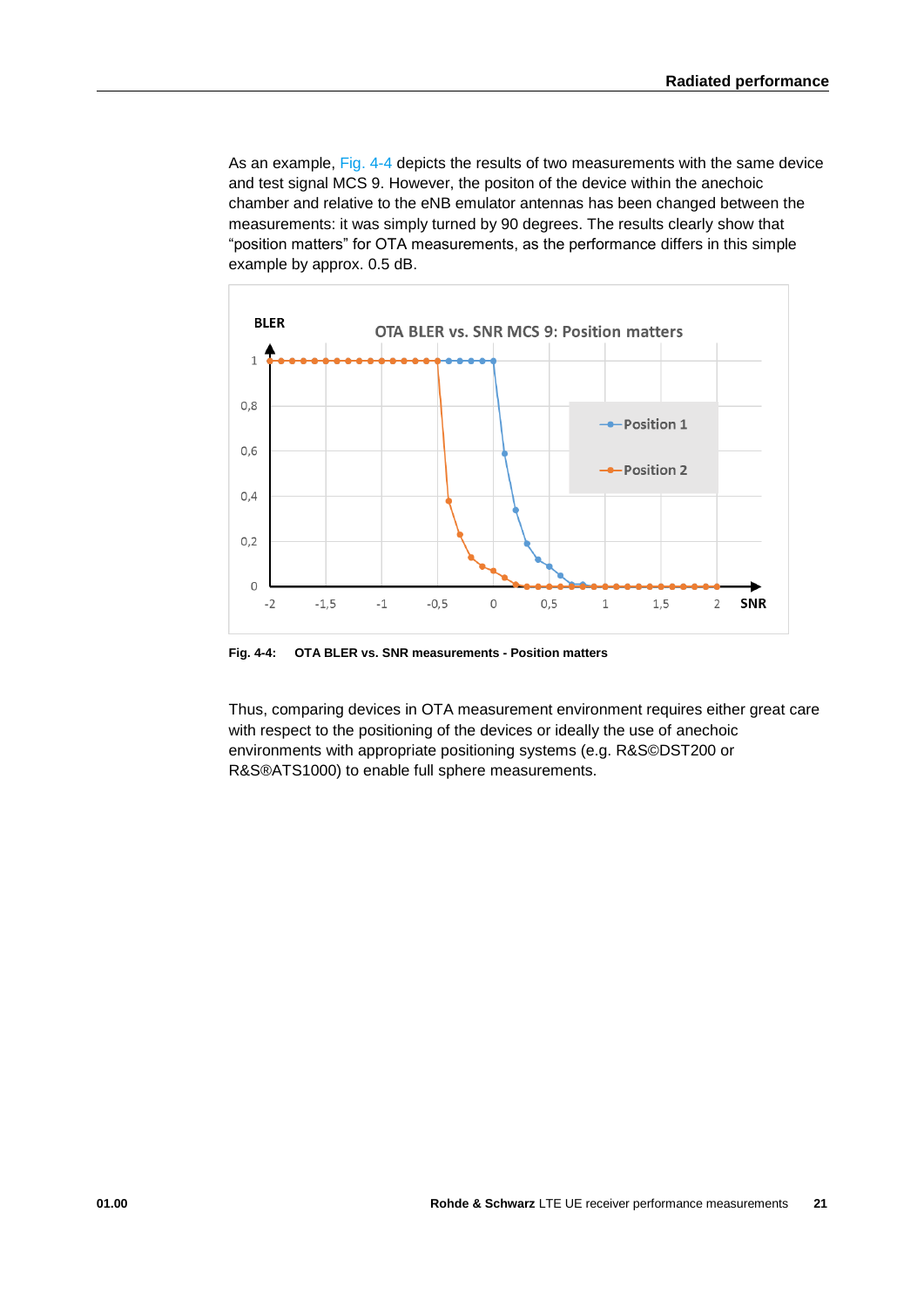# <span id="page-21-0"></span>5 Outlook

This white paper explains the metric and test methodology of LTE UE receiver performance measurements. A number of measurement results are provided to confirm the theoretical background of receiver performance. It was emphasized that OTA measurements are not easy compare with conducted measurements, as real UE antenna radiation patterns are never omni-directional. While a single conducted measurement can provide the true sensitivity of a LTE UE receiver, a series of OTA measurements over the whole sphere around the UE under test is needed to gain the same information.

Up to the fourth generation of mobile communication, commonly known as LTE, conformance measurements – including receiver performance assessment – are based on conducted measurements, assuming the availability of appropriate connectors. Only a very few measurements, namely TRP and TIS, are specified for OTA measurement environments, too.

This might change dramatically when looking towards the next, i.e. the 5<sup>th</sup> generation of mobile communications. According to the standardization body 3GPP, which has just started the specification of the next generation "new radio" (NR), frequencies far beyond the spectrum that has been used so far for mobile communications are considered seriously. Basically, no frequency up to 100 GHz shall be precluded. In particular operating frequencies in the 28 GHz range are of vital interest and are ready to be deployed for initial "5G" services for the 2018 Olympic Winter games in South Korea, for instance.

Such high operating frequencies require high gain antenna implementations to overcome the increased free space path loss. For instance, the path loss for a 30 GHz signal is 20 dB higher than for a 3 GHz signal according to the Friis equation. Consequently, we will see antenna array deployments, rather than single antenna elements, in the new generation of mobile devices. This will make it impossible to perform conducted measurements as we have been used to so far. All measurements need to be performed over the air, which creates new challenges for everybody involved. 3GPP has just started with the work on specifying OTA conformance requirements and measurements for 5G. And R&S is actively involved in that process.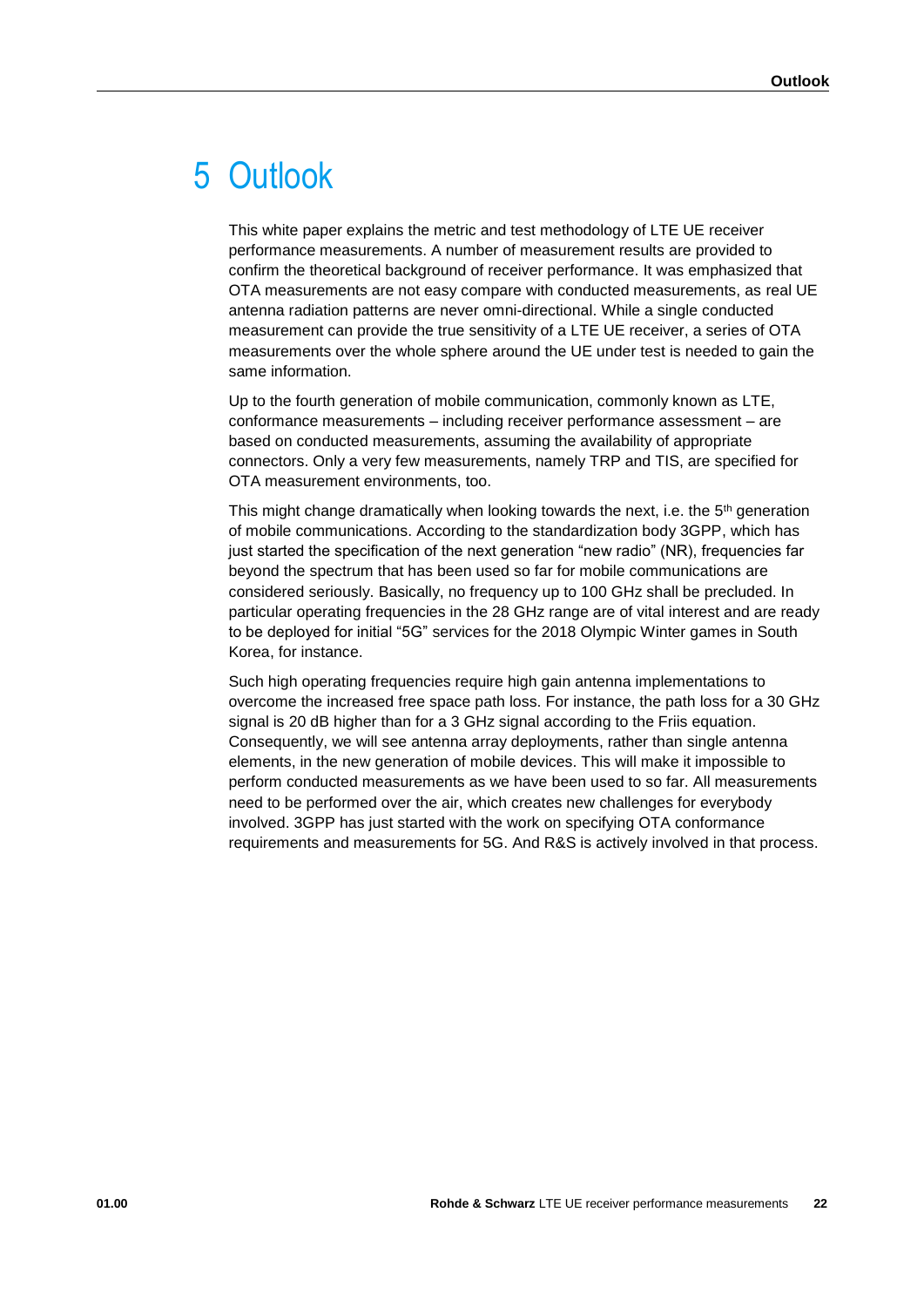# <span id="page-22-0"></span>6 Literature

- [1] Technical Specification 3GPP TS 36.101 V14.4.0 (2017-06) "E-UTRA; UE radio transmission and reception"
- [2] Technical Specification 3GPP TS 36.521-1 V14.3.0 (2017-06) "E-UTRA; UE conformance specification; Radio transmission and reception; Part 1: Conformance Testing" (Release 14)
- [3] Technical Specification 3GPP TS 36.211 V14.3.0 (2017-06) "E-UTRA; Physical Channels and modulation"
- [4] Technical Specification 3GPP TS 36.213 V14.3.0 (2017-06) "E-UTRA; Physical layer procedures"
- [5] CTIA Test Plan for Wireless Device Over-the-Air Performance, Version 3.6.1
- [6] IEEE Std. 145-2013 IEEE Standard for Definition of Terms for Antennas